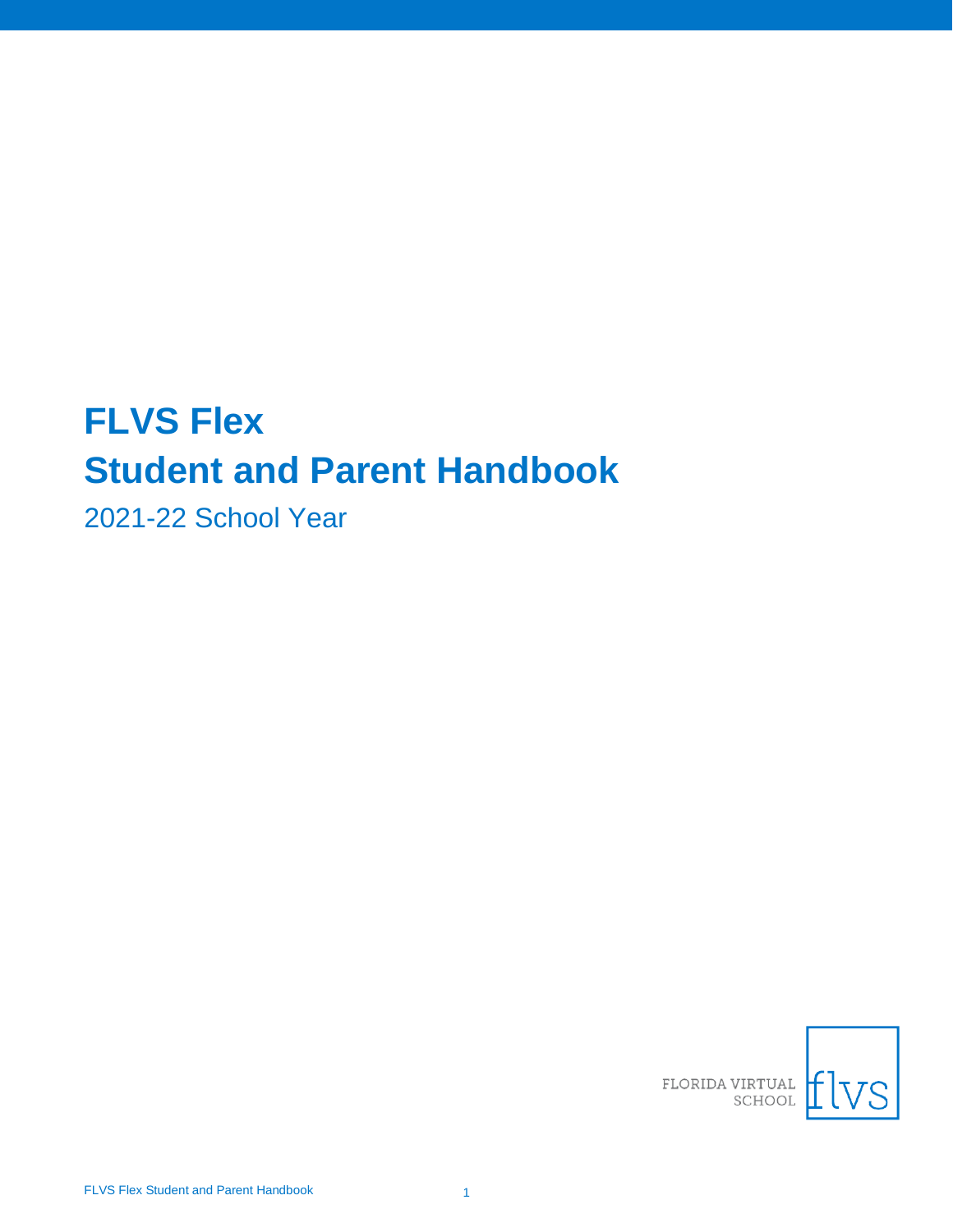## **Table of Contents**

## **Contents**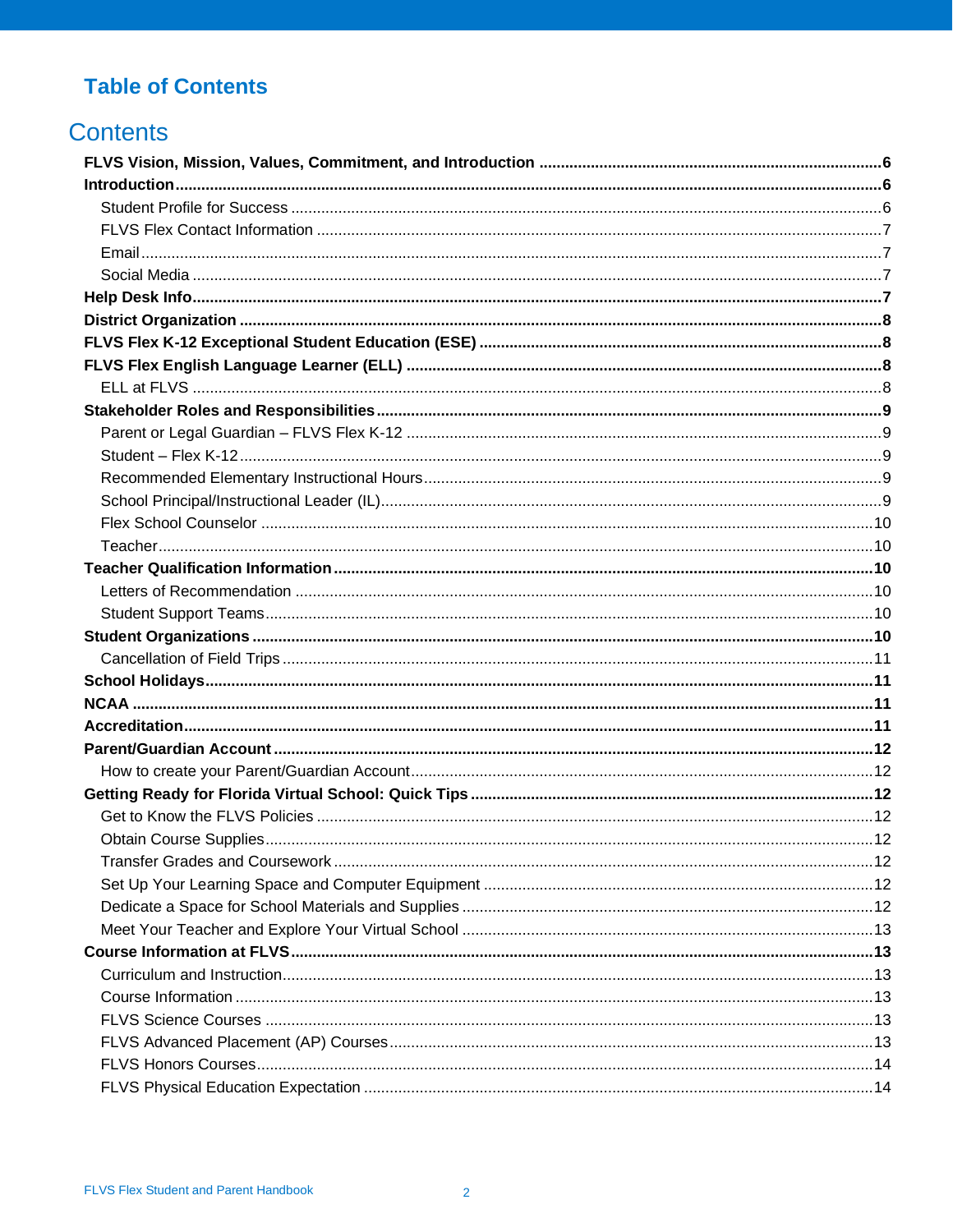| Minimum Length of Courses, Grading, Final Exams, Course Progress and Student Learning15 |  |
|-----------------------------------------------------------------------------------------|--|
|                                                                                         |  |
|                                                                                         |  |
|                                                                                         |  |
|                                                                                         |  |
|                                                                                         |  |
|                                                                                         |  |
|                                                                                         |  |
|                                                                                         |  |
|                                                                                         |  |
|                                                                                         |  |
|                                                                                         |  |
|                                                                                         |  |
|                                                                                         |  |
|                                                                                         |  |
|                                                                                         |  |
|                                                                                         |  |
|                                                                                         |  |
|                                                                                         |  |
|                                                                                         |  |
|                                                                                         |  |
|                                                                                         |  |
|                                                                                         |  |
|                                                                                         |  |
|                                                                                         |  |
|                                                                                         |  |
|                                                                                         |  |
|                                                                                         |  |
|                                                                                         |  |
|                                                                                         |  |
|                                                                                         |  |
|                                                                                         |  |
|                                                                                         |  |
|                                                                                         |  |
|                                                                                         |  |
|                                                                                         |  |
|                                                                                         |  |
|                                                                                         |  |
|                                                                                         |  |
|                                                                                         |  |
|                                                                                         |  |
|                                                                                         |  |
|                                                                                         |  |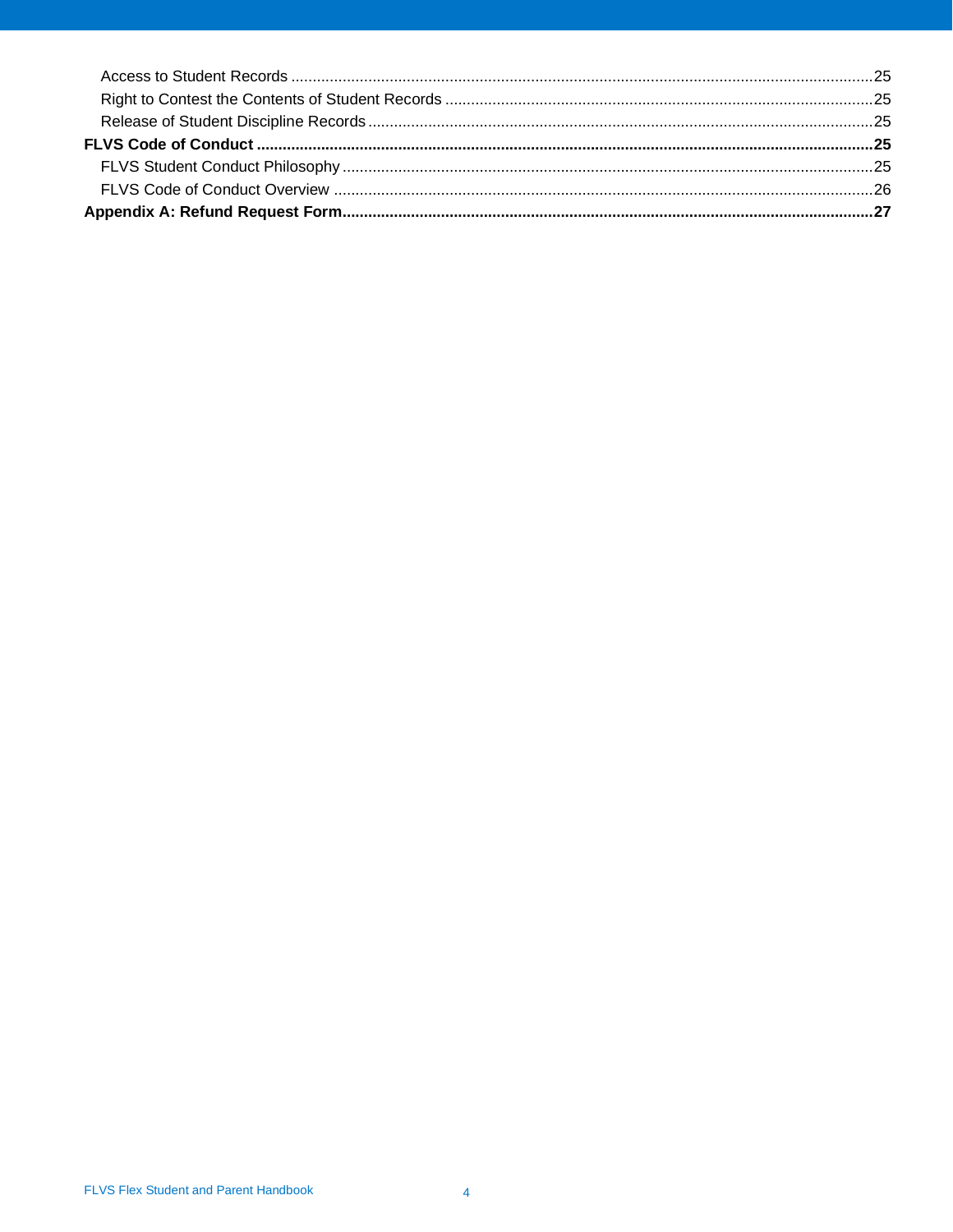#### Welcome to Florida Virtual School

Students, Parents, and Guardians,

We are so happy you have chosen to attend Florida Virtual School (FLVS). FLVS prides itself on transforming education worldwide—one student at a time. As you will discover, FLVS puts the student at the center of every decision we make. We hope that you feel and experience our student focus through every click of the mouse and every interaction with our instructors and staff during your time with FLVS. Whether you are taking just one course or several, we want you to have a phenomenal experience at FLVS.

This handbook has been created to provide students and their families with the tools and information they need to be successful at FLVS. Please peruse the information prior to starting your course, and feel free to come back and refer to the information at any time. We want this to be a one-stop resource for all your FLVS questions and needs.

Again, we want to personally welcome you to the FLVS family. We look forward to serving your educational needs!

Sincerely,

FLVS Leadership Team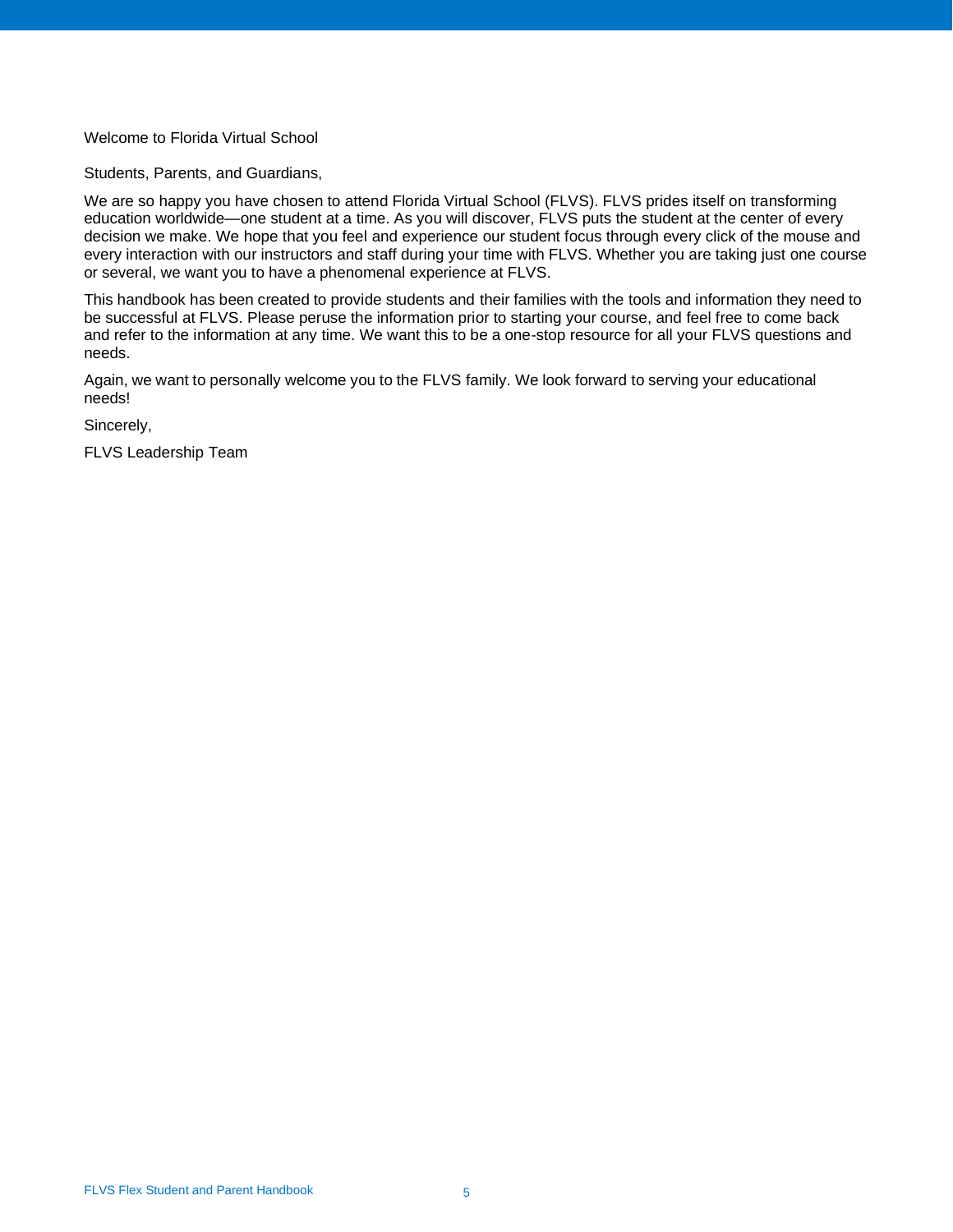## <span id="page-5-0"></span>**FLVS Vision, Mission, Values, Commitment, and Introduction**

## **Our Vision**

To lead online education worldwide with transformative digital solutions – personalized to every student.

## **Our Mission**

To deliver high-quality digital learning on a robust online platform to achieve content mastery for student success.

#### **Our Values**

- Excellence Deliver the best. Always.
- Innovation Lead transformative learning.
- Community Build meaningful connections.
- Balance Embrace flexibility.
- Communication Listen, share, and collaborate openly.

### **Our Commitment**

The student is at the center of every decision we make.

## <span id="page-5-1"></span>**Introduction**

Since 1997, FLVS has served students around the state, the country, and the world. FLVS has grown to be one of the largest public Kindergarten through 12<sup>th</sup> grade online providers in the country. Without the support of students and parents like you, reaching this milestone would not have been possible, and for that we thank you!

As online education evolves, FLVS continues to lead the way with creativity and innovation. These innovations and our successes throughout the years have not gone unnoticed. FLVS has been honored with numerous state, national, and international awards. These honors truly validate how FLVS lives its mission and vision every single day.

#### <span id="page-5-2"></span>Student Profile for Success

FLVS recognizes that the following commitments/skills facilitate student success in the online educational environment:

- **Communication**  Students are required to communicate with their instructors for a variety of reasons. Students will be required to talk to their teachers via telephone and/or online classroom. Students should respond to their teachers in a timely fashion.
- **Live Lessons** –Students should make efforts to attend and participate in their course Live Lessons. Attendance and participation in Live Lessons leads to student success in courses.
- **Academic Integrity** FLVS requires the original work of all students and in so doing, prohibits plagiarism of the work of others and cheating. Students shall be expected to properly cite the origin of work that is not the student's own. If work content, other than commonly known facts, is not properly cited, attributed, or credited, the work may be determined to be plagiarized.
- **Self-Motivation**  Students should exhibit self-motivation as they must direct their own learning environment and procedures to fulfill course requirements enabling them to achieve individual academic success.
- **Independent Learning Style** Students should be able to work independently and be able to contact their instructor for support as needed.
- **Computer Literacy**  Students should possess basic computer skills such as utilizing email, maneuvering through the Internet, as well as basic keyboarding skills.
- **Time Management Skills**  Students must be capable of organizing and planning their time frame for learning. Students can access their coursework whenever it is best for them, but they must set aside an adequate and realistic amount of time to complete course requirements.
- **Pace**  Students should follow the pacing guides for course modules as well as individual assignments. These guides can be personalized by the student's teacher to assist the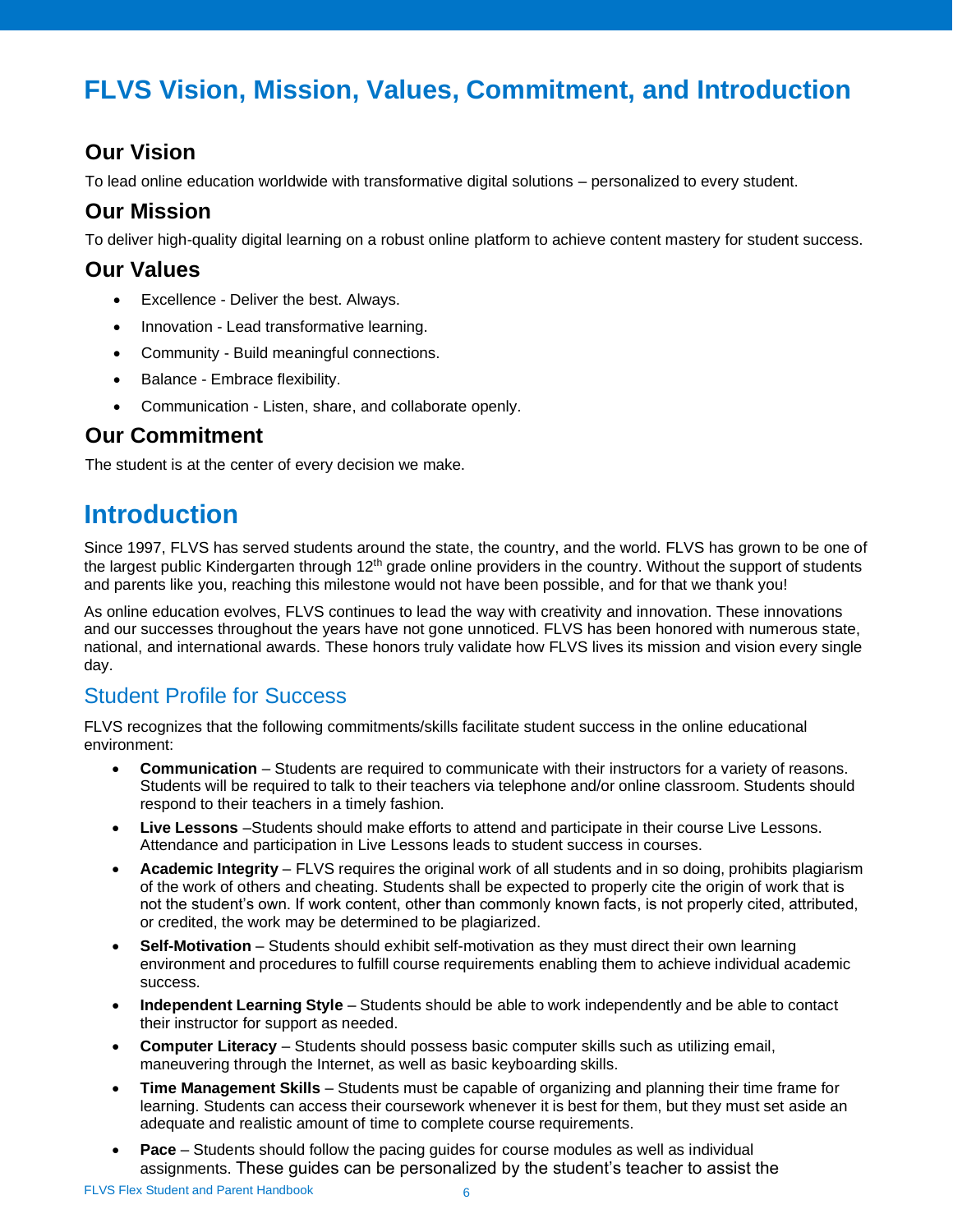student to manage time realistically and effectively to complete coursework. Students are expected to work in their courses regularly each week.

- **Effective Written Communication Skills**  Students must be able to use email, discussion boards, and essay type questions to communicate with their instructors and peers. The ability to write clearly and communicate ideas and assignments is essential. Students in earlier elementary grades may need additional parent or learning coach support when writing/typing in their courses.
- **Reading Competency** Students must read at or near grade level to be successful in understanding the material presented as all coursework is delivered online in written format. Students in earlier elementary grades may need additional parent or learning coach support when reading through thecoursework.
- **Personal Commitment**  Students must have a personal desire to learn and achieve knowledge and skills via online courses because this learning environment is unique as students are not bound to the structure of a traditional school setting.

Successful online students are those who decide for themselves that online learning is a choice they have made.

#### <span id="page-6-0"></span>FLVS Flex Contact Information

Toll Free: 800-374-1430

Phone: 407-513-3587

Fax: 407-513-3480

#### <span id="page-6-1"></span>Email

Under Florida law, email addresses are public records. If you do not want your email address released in response to a public records request, do not send electronic mail to this entity. Instead, contact this office by phone or in writing. (s. 1, ch. 2006-232.)

Florida residents: [info@flvs.net](mailto:info@flvs.net)

Non-Florida residents: [globalinfo@flvs.net](mailto:globalinfo@flvs.net)

#### <span id="page-6-2"></span>Social Media

Facebook: facebook.com/FLVS

Instagram: Instagram.com/Florida Virtual School

Twitter: twitter.com/FLVS

YouTube: youtube.com/FLVS

If you need to contact your teacher or Instructional Leader/Principal directly, you can find his/her contact information on the course announcement page.

## <span id="page-6-3"></span>**Help Desk Info**

#### **If you are having technical problems of any sort, FLVS provides a great resource to help solve many IT issues for our students.**

Are you having trouble logging in to your Student Information System? Visit Recover Information to request/reset your username or password.

Our Technical Support Help Center is available to 7 days a week and 365 days per year: Monday-Friday 7 a.m.-9 p.m. ET; Saturday-Sunday 9 a.m.-5 p.m. ET:

- ONLINE: Visit [help.flvs.net](http://help.flvs.net/) to access our Technical Support site.
- After creating an account on this site, you will be able to submit a help ticket or start a live chat.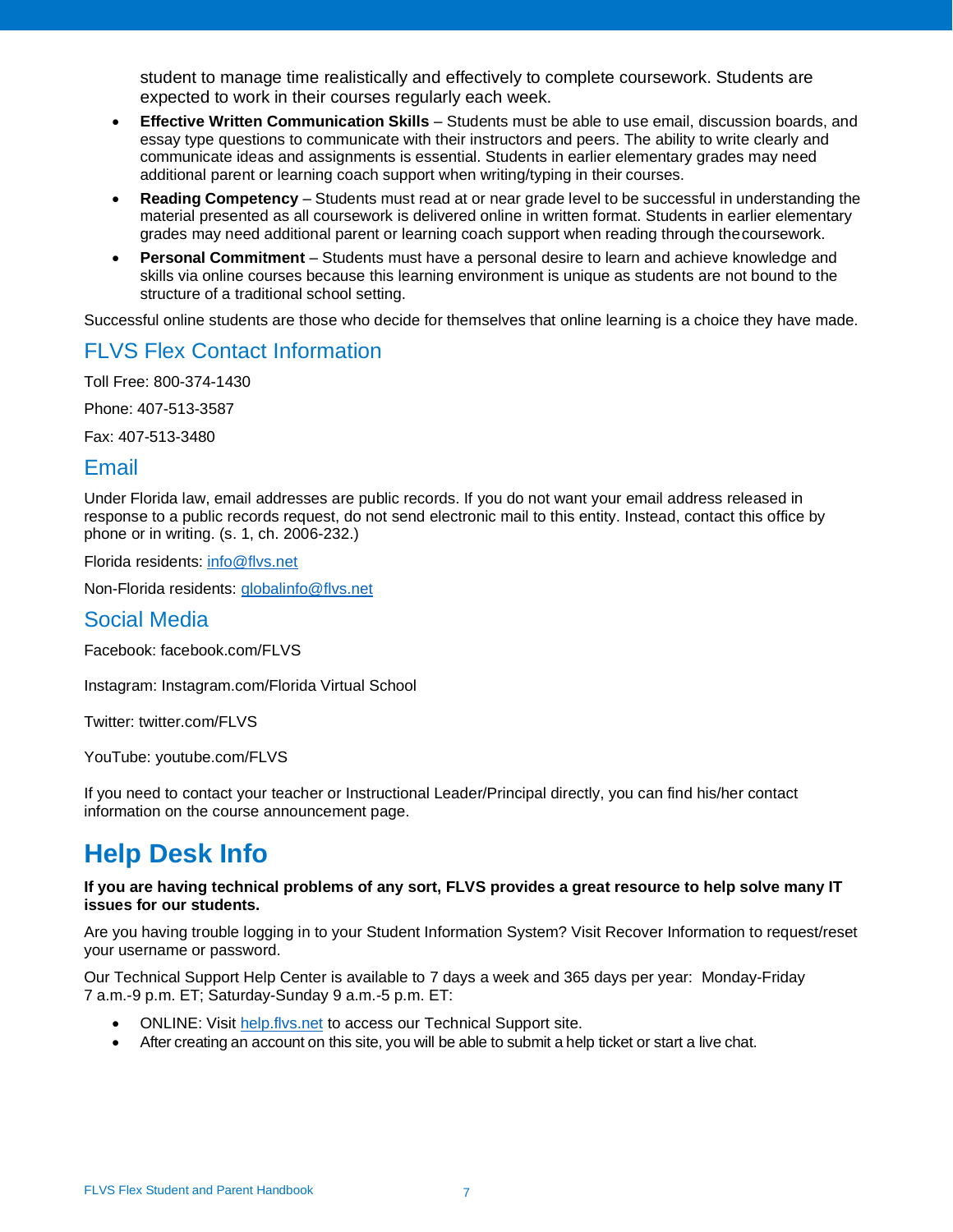• PHONE: Call Toll FREE 800-374-1430 and select #2 for technicalsupport.

Do you have questions about FLVS?

- Look at our Frequently Asked Questions (FAQs) pages, located on FLVS.net:
	- o [Login/Sign-in](http://www.flvs.net/areas/faqs/Pages/LoginFAQs.aspx) FAQs
	- o [Course](http://www.flvs.net/areas/faqs/Pages/CourseFAQs.aspx) FAQs
	- o [Signing Up](http://www.flvs.net/areas/faqs/Pages/SignUp-FAQs.aspx) FAQs
- If you have questions about FLVS courses or programs, please send an email to [info@FLVS.net.](mailto:info@FLVS.net)

Under Florida law, email addresses are public records. If you do not want your email address released in response to a public records request, do not send electronic mail to this entity. Instead, contact this office by phone or in writing. (s. 1, ch. 2006-232.)

## <span id="page-7-0"></span>**District Organization**

FLVS is a public school district in the state of Florida and has several different types of school options to serve Kindergarten-12th grade students.

## <span id="page-7-1"></span>**FLVS Flex K-12 Exceptional Student Education (ESE)**

**Students with disabilities or impairments enrolled in FLVS Flex must work with their district of enrollment to receive any necessary ESE services, related services, evaluations, annual reviews, re-evaluations, and initial eligibility determinations. FLVS Flex does NOT provide any of these services or evaluations.** 

If a student has a disability or impairment, this should be indicated when prompted during registration at FLVS. Parents/guardians are responsible for providing FLVS a copy of the student's most current individual educational plan (IEP) or Section 504 Plan. These documents should be submitted directly to FLVS by the parent/guardian. Directions to submit these documents are provided during registration and can be viewed at any time.

All students at FLVS have access to many accommodations that naturally occur in the virtual setting. FLVS may also be able to provide additional accommodations per a student's IEP or 504 Plan if the accommodation(s) is/are applicable to the online educational environment. Please note that some accommodations may not be possible to implement in the online educational setting.

Our goal is to provide an exemplary educational experience for our students. FLVS is a school of choice and should be considered only if the online educational delivery context is the student's Least Restrictive Environment (LRE), and therefore the most appropriate choice based on the unique needs of the student. All students are required to follow the instructional policies enforced at FLVS and must agree to such upon registration. This includes requirements such as, but not limited to, the following: course completion, discussion-based assessments, communication, proctored exams, academic integrity policies and procedures, etc. In order to have a successful experience in the online educational environment, all students should meet the Profile for Success set forth by FLVS.

Please note that FLVS does not provide any Access Points of the Florida State Standards which provide modified curriculum and assessment options for students with intellectual disabilities or significant cognitive disabilities. FLVS teachers are unable to make changes to courses or alter the course format to provide such modifications. Placing a student in a lower grade level online course is not a viable option for students in need of modified curriculum and assessment options. Parents are encouraged to discuss Access Point options that are available in the district of record for students with significant cognitive disabilities who need reduced levels of complexity/reduced academic expectations.

## <span id="page-7-2"></span>**FLVS Flex English Language Learner (ELL)**

## <span id="page-7-3"></span>ELL at FLVS

FLVS Flex Student and Parent Handbook 8 FLVS Flex is a supplementary program for most students who seek our educational services. ELL students receive all primary ELL services from their district of record because FLVS Flex does not provide translation services for students to complete discussion-based assessments (DBAs) or other exams. The FLVS Flex instructional model provides additional time, native language to English dictionary for coursework and exams, online translation tools, rubrics, alternative instruction, small group/one-to-one, verbal information with visual presentation, peer tutoring, word work, review and repetition, activating prior knowledge, charts/diagram/models and labeling activities, etc. A verbal exam (DBA) is required as part of all courses, so our courses may not be the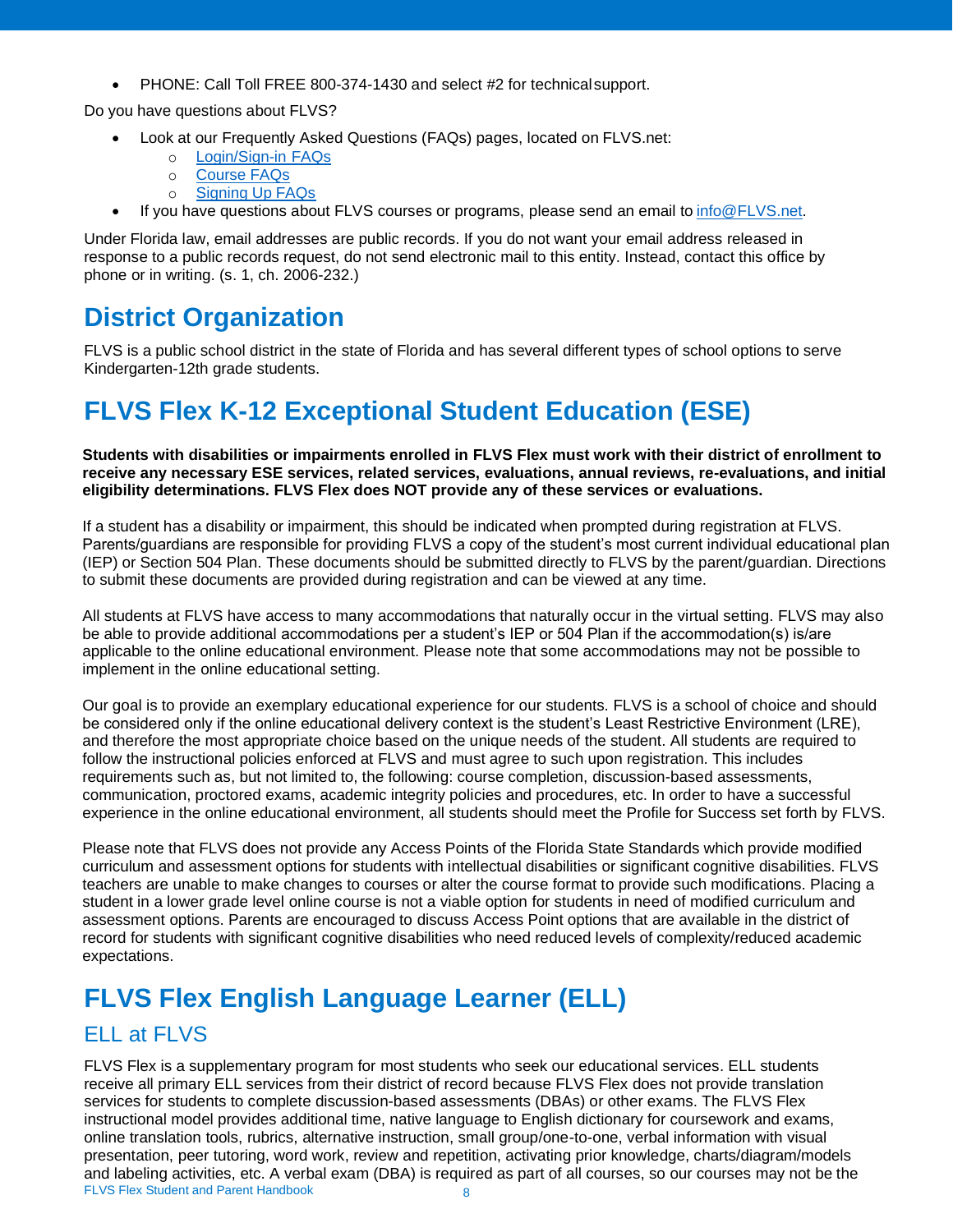best fit for non-English speaking students (ELL Level 1). Currently, FLVS does not have a class or program that helps students to learn the English language.

## <span id="page-8-0"></span>**Stakeholder Roles and Responsibilities**

## <span id="page-8-1"></span>Parent or Legal Guardian – FLVS Flex K-12

Parents/guardians play a key role in their student's success in any learning environment, but even more so at FLVS. It is the expectation of FLVS that parents/guardians will be involved in their child's learning by participating in the welcome call with each course teacher. During this call, the parents/guardians are introduced to the requirements of the course and begin building strong teacher-student-parent relationships. In order to be kept informed of student progress, parents/guardians will also need to be available for a monthly contact with each of their student's teachers and will have the ability to choose a preferred method of contact (phone, email, text). Parents/guardians should encourage their child to consistently work in his/her courses weekly to maintain pace and view on-going teacher feedback. Additionally, parents/guardians should contact the student's teachers to keep them informed of vacations or extended absences. Parents/guardians need to ensure their student is making continuous learning gains weekly, which can be monitored through a parent/guardian account in the Student Information System. Directions for creating an account are provided here:

[https://www.flvs.net/flex/resources/parent-guardian-account. L](https://www.flvs.net/parents/Pages/ParentGuardianAccount.aspx)astly, parents/guardians are also responsible for monitoring student work to ensure compliance with Academic Integrity [flvs.net/academic-integrity.](https://www.flvs.net/myflvs/student-handbook/academic-integrity)

FLVS will provide access to a student's records to the parent of any student who is enrolled in our program after the student turns 18 years of age. Students 18 years of age or older may submit a formal request specifically directing FLVS to restrict parent's access. Should a student choose to invoke that right, the parent would then need to provide his/her tax return evidencing the student is a current dependent to gain access back to the student's records. To discuss this option, contact the FLVS School Counseling team at: [teamcounselor@flvs.net.](mailto:teamcounselor@flvs.net)

### <span id="page-8-2"></span>Student – Flex K-12

The student's role at FLVS is to learn to the best of his/her ability. Therefore, students should expect to take ageappropriate individual responsibility for their own learning, such as: applying themselves to their studies in a focused and serious manner, working hard, becoming engaged in the lessons and activities, asking questions, exploring their personal interests, improving areas of academic weaknesses, and capitalizing on strengths—and at all times, completing their own work and upholding the principles of the FLVS Flex - [Academic Integrity.](http://www.flvs.net/myFLVS/student-handbook/Pages/AcademicIntegrity.aspx)

## <span id="page-8-3"></span>Recommended Elementary Instructional Hours

To meet the state's requirements, families should aim to complete the following minimum hours of schooling each week which includes activities on and offline activities:

Kindergarten, 1st grade, 2nd grade, and 3rd grade:

- Recommended Hours per Day -4
- Recommended Hours per Week -20

4th and 5th grade:

- Recommended Hours per Day 5
- Recommended Hours per Week 25

#### <span id="page-8-4"></span>School Principal/Instructional Leader (IL)

This individual is responsible for the administration of the school and for ensuring that students are provided with the support and assistance they need, in accordance with FLVS standards of excellence. For any concerns or comments, your Instructional Leader's contact information can be found on the announcement page of your course website.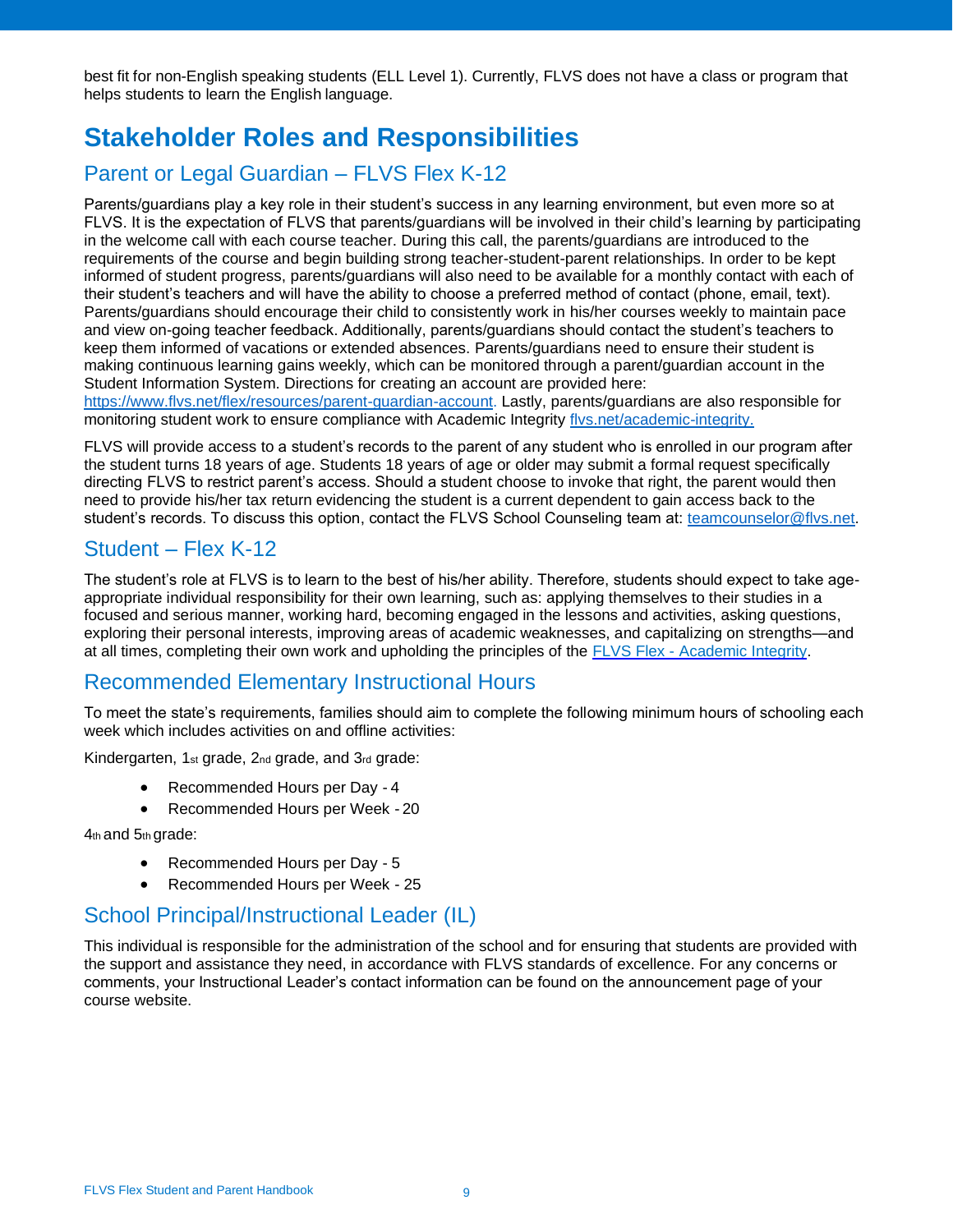## <span id="page-9-0"></span>Flex School Counselor

FLVS School Counselors focus their primary support on our home education population. Each homeschooled student has an FLVS School Counselor based on the student's location in the state of Florida. The School Counselor can assist students and parents/guardians with course selection, college and career planning, interpersonal counseling, and general academic guidance. A School Counselor or other qualified team member is available to assist with high school credit or college/career questions and help with other post-high-school plans including the military or the workforce. Since FLVS Flex School Counselors do not have access to traditional school student records, FLVS Flex program public and private school students are recommended to utilize their traditional school-based counselor for most of their counseling needs.

#### <span id="page-9-1"></span>Teacher

The subject-specific teacher is the primary contact for students and parents/guardians about subject-specific questions. These teachers are qualified to provide instructional interventional strategies as needed and to handle the following instructional questions:

- Curriculum or materials
- Course scope and sequence
- Modification of assessments for students with documented special needs
- Testing
- Grading and progress reports
- Help with an assessment or concept

Teachers proactively monitor each student's progress using our Student Information System and Learning Management System and through regular contact via phone, texting, email, and synchronous Live Lessons. Teachers score assessments and provide feedback on the student's performance through formal means, such as assessment grades, comments, and regular progress reports, as well as informal means, such as phone calls and online communication. Depending on a student's needs and grade level, teachers provide instruction in different ways. Generally, students will have a different subject-specific teacher for each course.

## <span id="page-9-2"></span>**Teacher Qualification Information**

All FLVS teachers are Florida Certified. If you have further questions about a teacher's qualifications, please contact an IL/Principal. The IL contact information can be found on any teacher's announcement page.

### <span id="page-9-3"></span>Letters of Recommendation

Students may request letters of recommendation as needed from teachers. However, the decision to write a letter of recommendation is at the teacher's discretion.

#### <span id="page-9-4"></span>Student Support Teams

FLVS also has several support teams that are responsible for helping your student succeed. If your student needs additional support, please contact FLVS at 800-374-1430.

## <span id="page-9-5"></span>**Student Organizations**

FLVS offers a wide range and many opportunities and activities for students to get involved with their peers throughout the year. Students can find out more and get involved by viewing the Calendar at [https://www.flvs.net/student-resources/calendar/flex.](https://www.flvs.net/student-resources/calendar/flex)

Visi[t flvs.net/myFLVS/get-involved/clubs](http://www.flvs.net/myFLVS/get-involved/clubs/Pages/default.aspx) for more information or to join one of the FLVS clubs.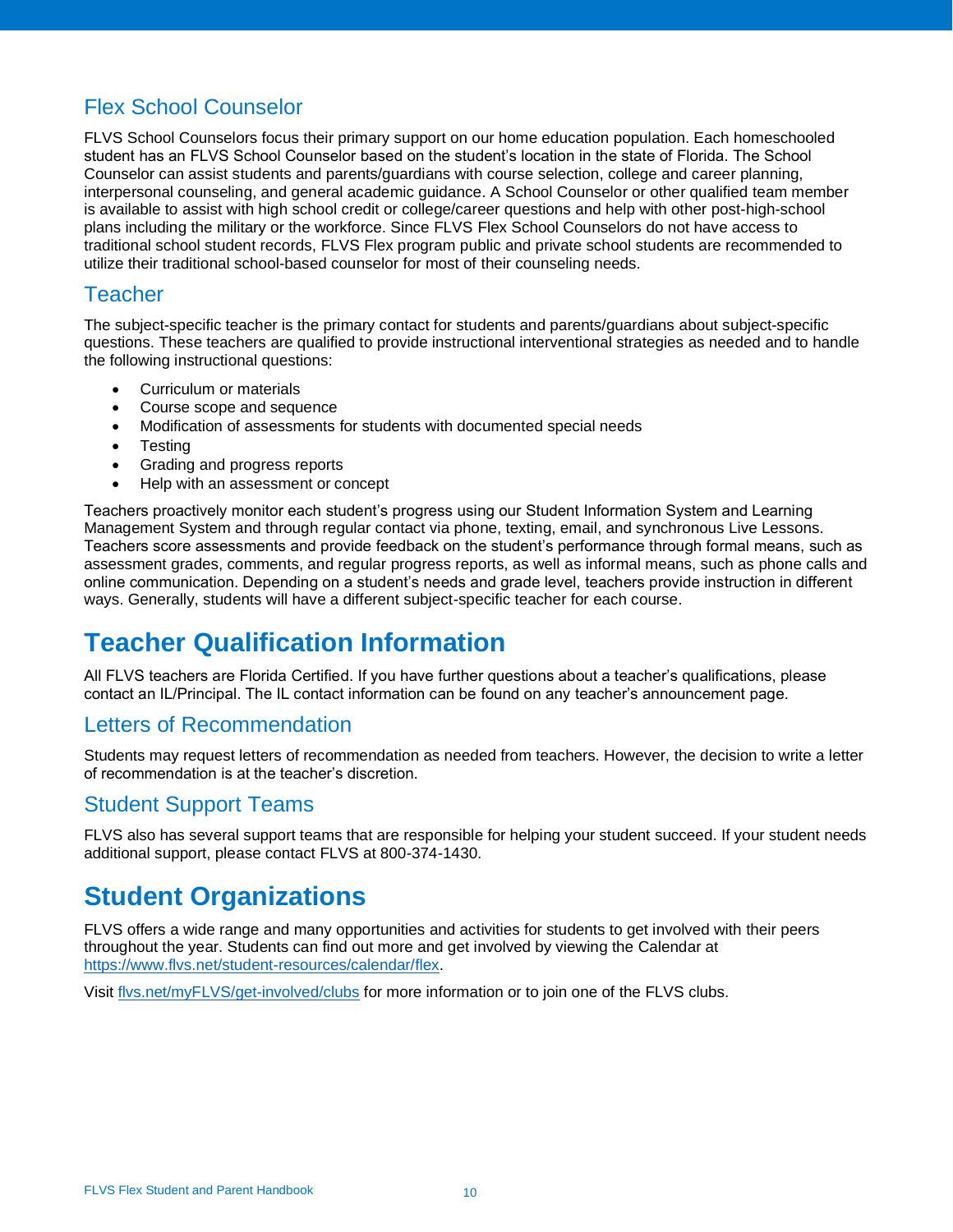When conducted under the name of the school or school district or any class or organization thereof, extracurricular activities shall be under the general supervision of the school authorities. School organizations and activities designed for students shall be approved by the IL/Principal. An instructional team member shall serve as a sponsor or advisor to each organization. Activities shall be integrated with and supplementary to the regular school program. The Code of Student Conduct shall apply to all such activities in Kindergarten-12th grade.

FLVS is proud to offer educational opportunities that extend beyond the virtual classroom with many involving field trips.

### <span id="page-10-0"></span>Cancellation of Field Trips

By signing and electronically submitting the Parent/Guardian Field Trip permission form, the parents/legal guardians affirm that he/she/they have approved the participation of their child in the school-sponsored academic or extracurricular field trip with full knowledge that:

- Florida Virtual School reserves the right to cancel a trip up to the departure date or to recall a trip in progress if national and/or international conditions so warrant or if security, health, and safety concerns over which FLVS had no control, or other reasons render it appropriate to cancel the trip. Florida Virtual School will take the following criteria into consideration when making its decision: (a) U.S. Department of State Travel Advisory; (b) Homeland Security Advisory (alert status)/Declaration of War or armed conflict; (c) Health Advisory (alert status); and/or (d) other reasons deemed necessary. Additionally, the critical judgment of Florida Virtual School, with input from the Executive Leadership Team/Director/Principal and trip organizer, will be taken into consideration.
- In such event that a trip must be cancelled, school officials will make a reasonable effort to obtain a refund of monies paid by students and parents. However, such refunds are not guaranteed. The student and parents understand that he/she/they may lose any and/or all the funds he/she/they have expended for the voluntary trip.
	- o Student and Parents will be notified on a timely manner of the cancelation
	- $\circ$  If a refund has been deemed necessary parents/guardians paid into the trip will be notified
	- $\circ$  The funds processed may take 4-6 weeks before the parent/guardian will see their statement posted.
- The Senior Director or designee will alert the School Representatives to final deadlines regarding required commitment of funds if there are national/international events/conditions/situations which might make FLVS to cancel or recall a trip due to safety concerns or other reasons.

For full details, see Appendix A and please visit our [Student Resource Center.](https://www.flvs.net/student-resources/)

## <span id="page-10-1"></span>**School Holidays**

Although we do close our main office and FLVS personnel are off on certain holidays during the year, students can access their courses and maintain momentum in their learning, even when other schools are closed. Your FLVS course(s) will always be open and available, even on holidays.

## <span id="page-10-2"></span>**NCAA**

FLVS core course curriculum has been approved by [NCAA. E](https://web1.ncaa.org/hsportal/exec/hsAction)lective courses are not approved by NCAA as they are not part of their college entrance requirements. To see NCAA-approved courses, visit the [NCAA website](https://web1.ncaa.org/hsportal/exec/hsAction) and enter your school information.

## <span id="page-10-3"></span>**Accreditation**

FLVS (the district) is accredited as a system by Cognia, and the various FLVS schools are accredited by Southern Association of College and Schools Council on Accreditation and School Improvement (SACS CASI). Our courses meet curriculum standards developed by the State of Florida, and all public institutions within Florida must provide Florida families the option to choose FLVS for courses.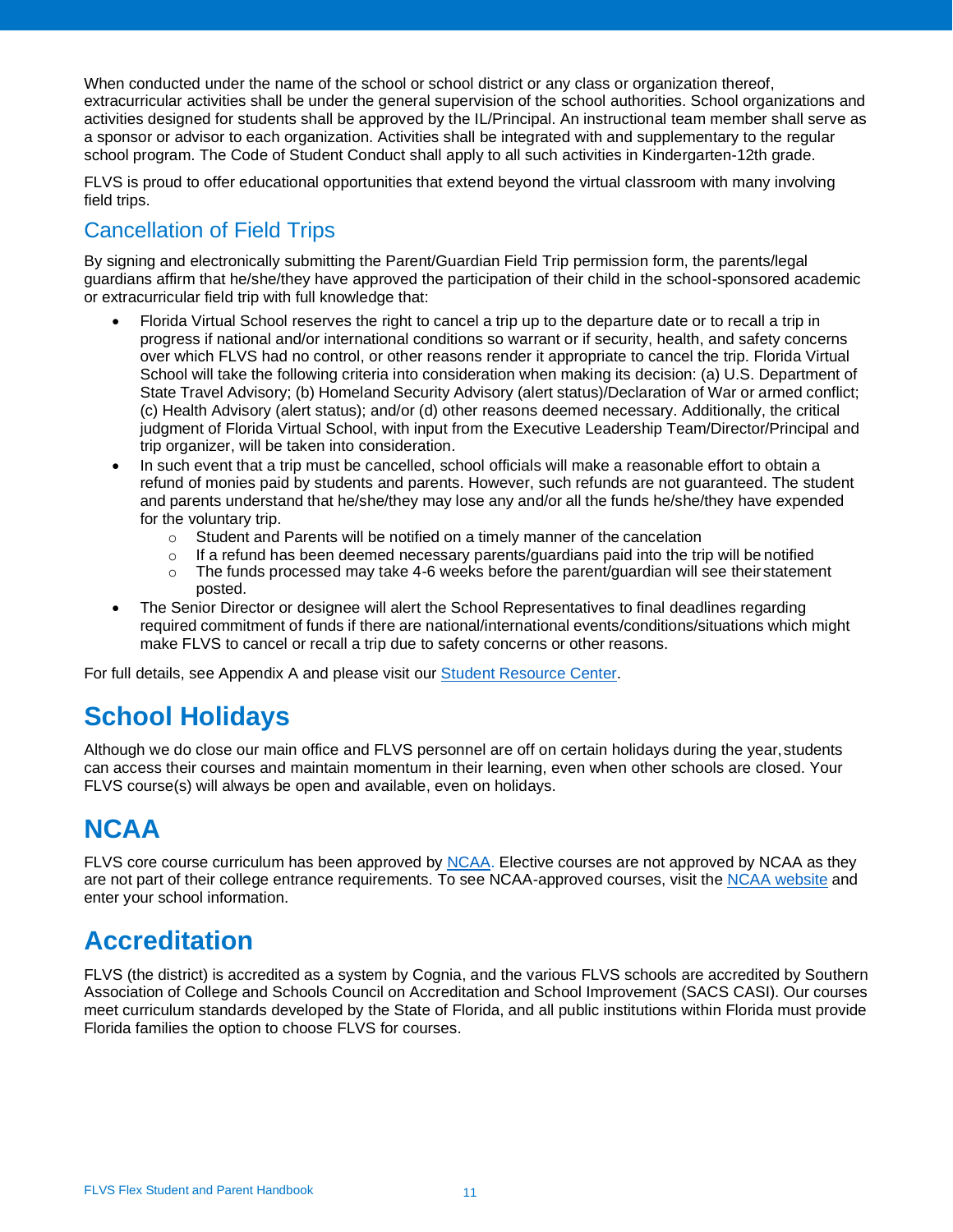## <span id="page-11-0"></span>**Parent/Guardian Account**

FLVS values parents and guardians as partners. From approving course requests to monitoring progress, the Parent/Guardian Account allows parents to have a hands-on approach with their student's academic life at FLVS.

With your Parent/Guardian Account you will have:

- 24/7 online access to submitted and/or graded assignments and your child's grade book
- Extensive access to teachers (8 a.m. to 8 p.m., Monday through Friday)

If Parent/Guardian would like another adult to have access to the student information, it is the responsibility of the Parent/Guardian to add this information in VSA.

#### <span id="page-11-1"></span>How to create your Parent/Guardian Account

- 1. **Student Completes Application:** First, the student must complete the sign-up process at https://www.flvs.net/flex/resources/parent-guardian-account. Once the student has completed the online application, he/she will receive a Student Username/Password. You will need this Student Username/Password to create your Parent/Guardian Account.
- 2. **Follow the Instructions to Set Up Your Parent/Guardian Account:** We have created a video to demonstrate how to create your Parent/Guardian Account. To view the video, visit https://www.flvs.net/flex/resources/parent-guardian-account

## <span id="page-11-2"></span>**Getting Ready for Florida Virtual School: Quick Tips**

### <span id="page-11-3"></span>Get to Know the FLVS Policies

Take some time before the school year or class starts to become familiar with the policies in this handbook and the district [Student Progression Plan](https://www.flvs.net/docs/default-source/district/student-progression-plan.pdf?sfvrsn=d3437f2a_10) (SPP). You are bound by the policies in this document and the SPP, so please refer to both documents throughout the year to ensure you follow FLVS policies and procedures.

### <span id="page-11-4"></span>Obtain Course Supplies

Each FLVS course contains an online Materials List that specifies what is needed for the course the student is taking. Use the Materials List to see which materials you need to supply yourself, such as pens and pencils, highlighters, note cards, file folders, notebooks, a ruler/protractor, novels for English courses, free software, additional items for some physical education courses, etc. You may also need to have printer paper, a printer, and printer ink cartridges.

Students wishing to take an FLVS course must have access to their own computer via school library, home, friend's house, or local library. Review the computer requirements listed on the next page. FLVS-provided materials are sent to the students, but the parent/guardian is responsible for returning it back to the school once the course has been completed.

**\*\*Please Note: All outstanding non-disposable materials must either be returned or paid for prior to being placed in additional courses with FLVS. Students or parents may submit a Help Ticket at [help.flvs.net](https://help.flvs.net/) if they have concerns related to outstanding materials. Any materials provided to students by FLVS are the student's responsibility and must be returned in good condition.**

## <span id="page-11-5"></span>Transfer Grades and Coursework

FLVS Flex **does not** accept transfer grades or transferred coursework. Students who withdraw from a traditional school prior to earning credit will need to repeat the entire semester/segment. FLVS Flex works in semester/segment credits only. In order to receive credit from FLVS Flex, students must complete the entire segment/semester of a course.

### <span id="page-11-6"></span>Set Up Your Learning Space and Computer Equipment

Once the necessary materials have been obtained, go ahead and set up your "learning area."

### <span id="page-11-7"></span>Dedicate a Space for School Materials and Supplies

- Place your "learning area" in a quiet area that is free of distractions.
- Create a filing system for portfolio assessments, work, and important papers.
- Work with your parent/guardian to create a realistic weekly schedule for working on FLVS courses, being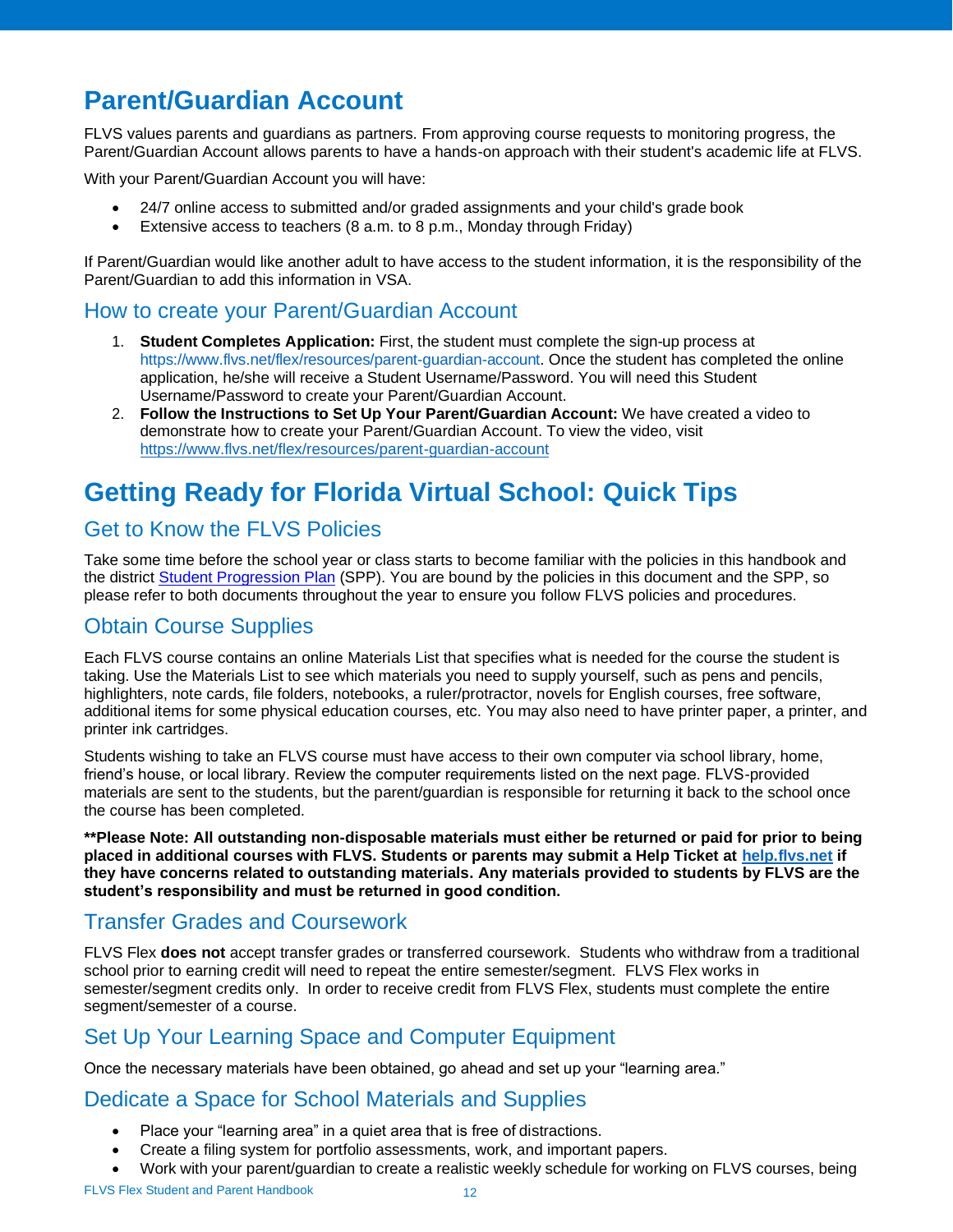sure to account for weekly learning expectations.

• Be sure to review the minimum system requirements to ensure you are set up properly.

#### <span id="page-12-0"></span>Meet Your Teacher and Explore Your Virtual School

Your teacher will contact you by phone when you are placed in a course to make introductions and discuss course expectations for the school year. If you want to get to know your teacher before that call, check out the course announcement page by clicking on the course name on the Student's Information System Dashboard. The course announcement page will include some information about your teacher, how to contact the teacher and his/her Principal/IL, as well as some resources to help you succeed in the course. Now is also a good time to check out the Student Resource Center which includes many helpful links and resources for FLVS students and parents/guardians. These are great resources to review as you are getting ready to start your course at FLVS.

## <span id="page-12-1"></span>**Course Information at FLVS**

#### <span id="page-12-2"></span>Curriculum and Instruction

FLVS is a public school. As such, it must adhere to the Florida Statutes that guide public school instruction. Although FLVS serves all students in the state, funding is provided by public tax dollars and FLVS is required to comply with the Florida Department of Education (FLDOE) policies. Regardless of whether a student is attending FLVS Flex or FLVS Full Time, Florida laws and policies must be honored. The statutes identified below are incorporated into all FLVS programs. Compliance will be dictated by the district and FLVS is required to teach, and students are required to meet, state curriculum standards as defined by the FLDOE. Florida State Standards establish the core content of the curricula to be taught in the state and specify the core content knowledge and skills that Kindergarten through 12th grade public school students are expected to acquire. Standards must be rigorous and relevant and provide for the logical, sequential progression of core curricular content that incrementally increases a student's core content knowledge and skills over time. Curricular content for all subjects must integrate critical-thinking, problem-solving, and workforce-literacy skills; communication, reading, and writing skills; mathematics skills; collaboration skills; contextual and applied-learning skills; technology-literacy skills; information and media-literacy skills; and civicengagement skills. The standards must include distinct grade-level expectations for the core content knowledge and skills that a student is expected to have acquired by each individual grade level from Kindergarten through grade 8. The standards for grades 9 through 12 may be organized by grade clusters of more than one grade level except as otherwise provided for visual and performing arts, physical education, health, and foreign language standards. Pursuant to s. 1002.20, F.S.; A public school student whose parent makes written request to the school principal shall be exempted from the teaching of reproductive health or any disease, including HIV/AIDS, in accordance with the provisions of s. 1003.42(3). Click [here](https://www.flvs.net/landing-pages/parental-process-for-exemption-request/) to learn more about the process and which courses contain subject matter where an exemption request can be made.

#### <span id="page-12-3"></span>Course Information

FLVS course content is developed to directly align with the course descriptions published by the Florida Department of Education and approved by the Florida State Board of Education. Within those course descriptions are the specific standards and benchmarks students must meet in the course which drive the content taught and assessments of mastery. As prescribed in Florida statute 989, requests to view FLVS course content can be submitted through our Help Desk at [help@flvs.net. F](mailto:help@flvs.net)LVS welcomes and encourages stakeholder feedback to continuously improve our student experience.

### <span id="page-12-4"></span>FLVS Science Courses

There are many potential hazards in a science laboratory. However, in general, accidents caused by these hazards can be avoided if the student is familiar with laboratory techniques and a few rules are followed. Most of the materials you will be working with in an FLVS science course are ones that can be found in the home. However, even these items can cause harm if mishandled.

The safest way to handle chemicals is to treat them all with care. There is no substitute for good technique in eliminating accidents. By clicking "I Agree" during registration, you agree to read and abide by the safety rules and procedures in your FLVS science course. By approving the course, the parent/guardian agrees to supervise the science experiments presented in the course. If you have additional questions, please contact your FLVS science teacher.

## <span id="page-12-5"></span>FLVS Advanced Placement (AP) Courses

Please reference the [Student Progression Plan](https://flvs.net/about/instruction/student-progression) for up-to-date information on Advanced Placement® policies at FLVS.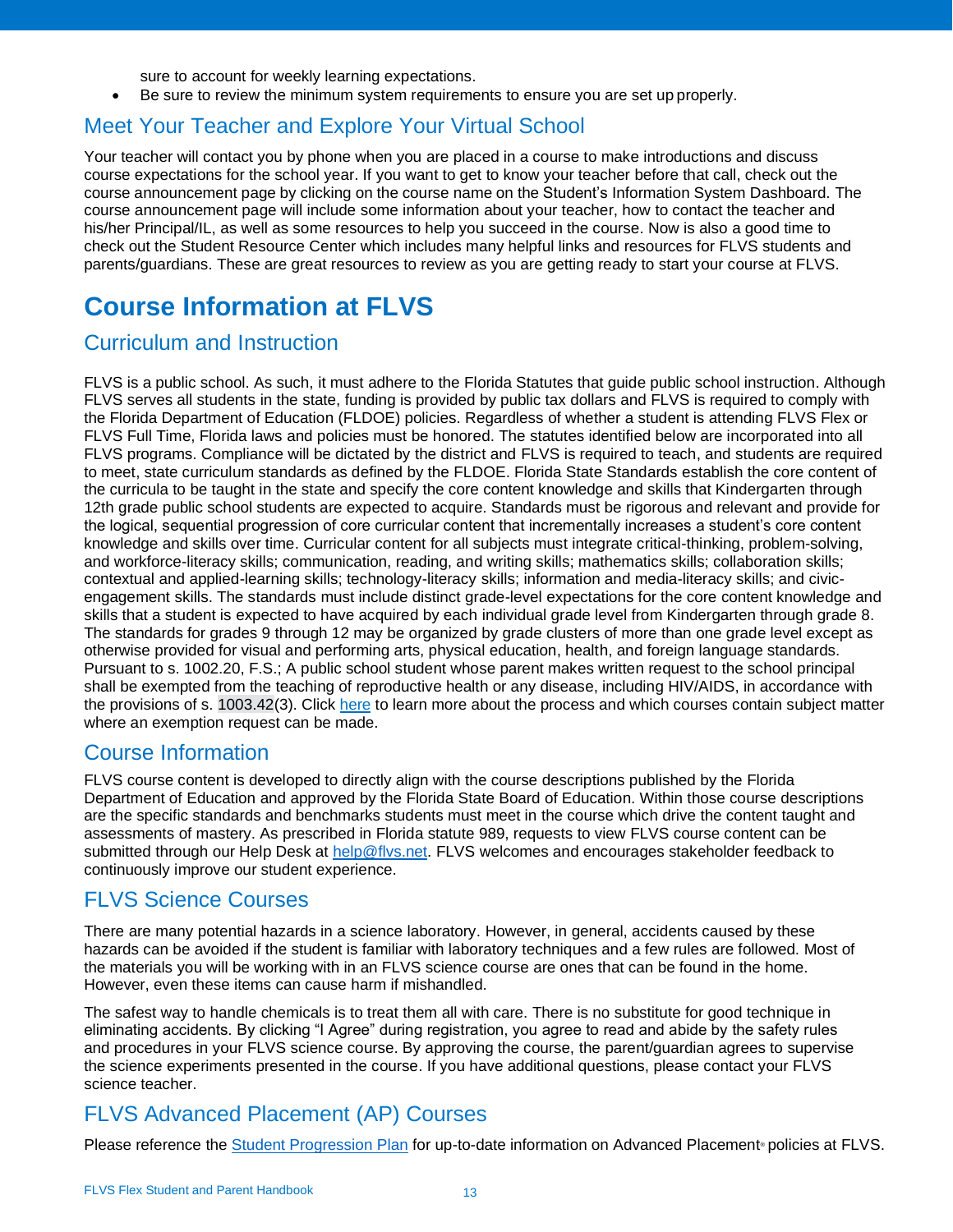## <span id="page-13-0"></span>FLVS Honors Courses

Almost all our core courses may be taken for Regular or Honors credit. If you are interested in receiving Honors credit, simply register for the Honors option for the course. Or, if you decide you would like Honors credit after registering for the regular option for the course, simply inform your teacher and school counselor once placed in the regular version of the course and your instructor can change you to the Honors credit version. Honors courses will cover material in more depth and, as a result, generally require more time and work to complete.

Students who elect to complete an Honors course, where available, commit to completing and passing all Honors assessments in the course. Students who do not complete and pass (score of 60 percent or higher) all Honors assessments in the course will not be completed with Honors credit for the course. Students seeking Honors credit must also complete the Honors segment exam.

*\*Public/Private Students: Please make sure your school counselor is aware of your choice prior to notifying your FLVS instructor.*

## <span id="page-13-1"></span>FLVS Physical Education Expectation

FLVS courses are designed to develop overall health and well-being through structured learning experiences, appropriate instruction, and meaningful content. FLVS provides a quality Physical Education program in which students can experience success and develop positive attitudes about physical activity so that they can adopt healthy and physically active lifestyles. Programs are flexible to accommodate individual student interests and activity levels in a learning environment that is developmentally appropriate, safe, andsupportive. FLVS offers the following Physical Education courses:

- Physical Education Grades Kindergarten-5
- M/J Comprehensive PE, grades 6/7
- M/J Comprehensive PE, grades 7/8
- M/J Fitness, grade 6
- **Fitness Lifestyle Design**
- Health Opportunities through Physical Education (HOPE)
- **Life Management Skills**
- Outdoor Education
- Personal Fitness

The 2007 legislative session in Florida passed House Bill 967, a Physical Education bill, that included the following:

- Defines "PE" as "the development and maintenance of skills related to strength, agility, flexibility, movement, and stamina, including dance; the development of knowledge and skills regarding teamwork and fair play; the development of knowledge and skills regarding nutrition and physical fitness as part of a healthy lifestyle; and the development of positive attitudes regarding sound nutrition and physical activity as a component of personal well-being."
- Requires 150 minutes of PE per week for grades Kindergarten-5th.
- Students enrolled in physical education instruction shall be reported through the periodic student membership survey.
- Records of enrollment in physical education instruction shall be audited pursuant to s. 1010.305,F.S.
- Defines those individuals approved to teach PE in grades Kindergarten-5th as instructional personnel defined in section 1012.01(2), F.S., regardless of certification, who are designated by the school principal. This includes classroom teachers, student services personnel, librarians/media specialists, other instructional staff, and paraprofessionals.
- Requires Sunshine State Standards (SSS) for PE to be reviewed and revised during the 2007-08 school year to reflect state-of-the-art philosophy and practice. The revised standards shall emphasize the role of physical education in promoting the knowledge, skills, and attitudes that prepare students to make healthy lifelong nutrition and physical fitness choices.

FLVS Flex Student and Parent Handbook 14 As of the 2009-10 academic year, the equivalent of one class period per day of physical education for one semester each year is required for middle school students (grades 6 through 8). To satisfy the one semester requirement for middle school students, the physical education provided must "consist of physical activities of at least a moderate intensity level and for a duration sufficient to provide a significant health benefit to students, subject to the differing capabilities of students." All FLVS PE courses are taught by certified instructional personnel. A high school student selecting the traditional 24-credit graduation option must earn one credit in physical education. For students entering 9th grade in or after the 2007-08 academic year, credit for physical education must include the integration of health education. A student selecting one of the accelerated 18-credit graduation options or the International Baccalaureate (IB) curriculum or Advanced International Certificate of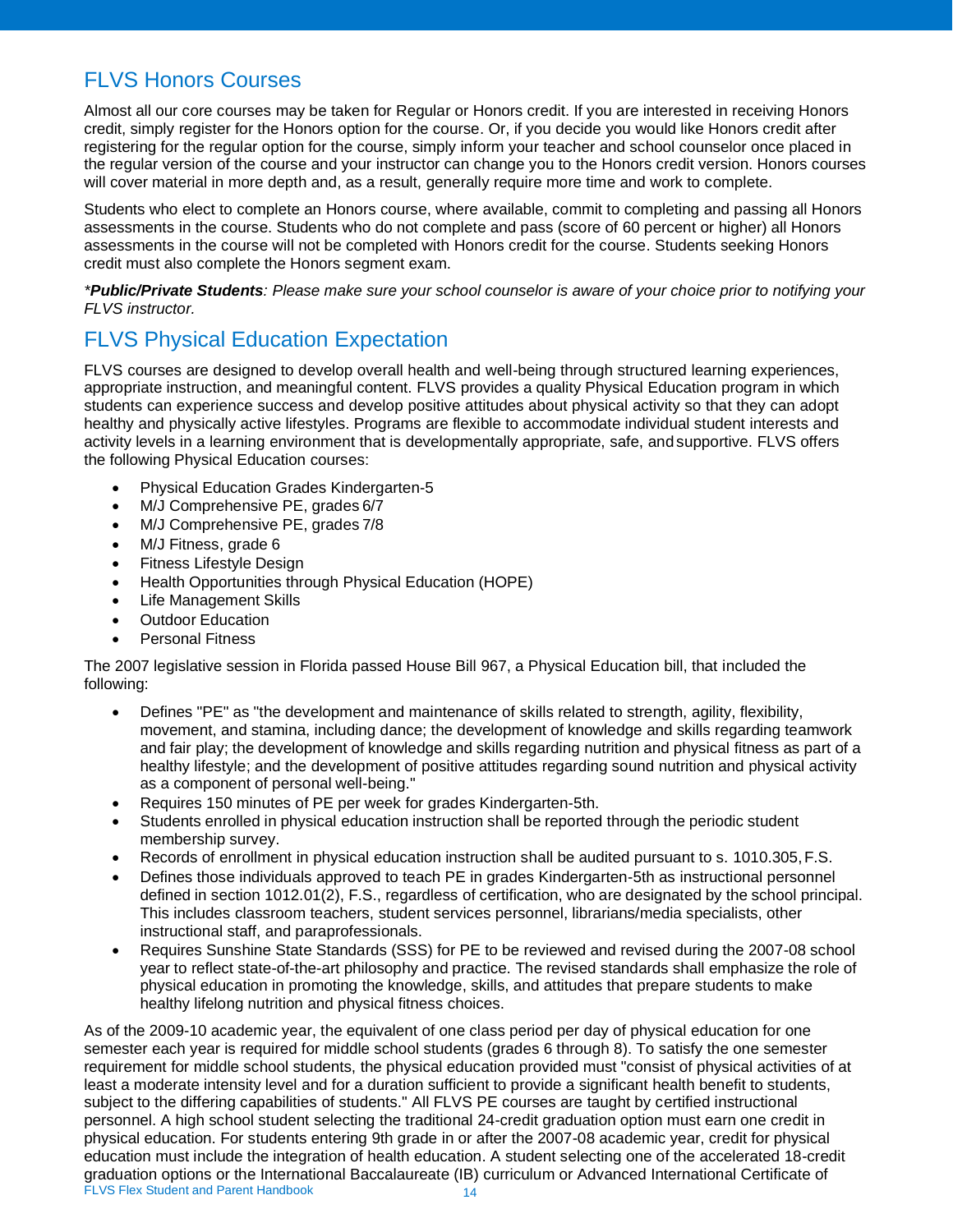Education (AICE) Curriculum is not required to earn physical education credit.

To meet the one-credit requirement for students entering high school in or after the 2007-08 academic year, the FLDOE has established three course options. A school district may choose from among these three options:

- **Option 1**. A one-half-credit course in personal fitness and one-half-credit course in a physical education elective (taught by teachers certified in physical education);
- **Option 2**. The one-credit Health Opportunities through Physical Education (HOPE) Core course (cotaught by a teacher certified in physical education and a teacher certified in health education or taught by a teacher dually certified in both physical education and health education);or
- **Option 3**. The one-credit HOPE Physical Education Variation course (taught by a teacher certified in physical education).

A school district may not require a student to take these physical education courses in 9th grade.

In addition to the physical activities described in the lessons, students have the option to participate in Yoga or individual or team sport. High school students participating at the junior varsity or varsity level for two full seasons may not need to select one of these three options. Please contact your School Counselor with any questions.

#### **Students enrolled in the FLVS Flex program, taking an FLVS PE course, should consult with their district of enrollment to determine specific district expectations.**

### <span id="page-14-0"></span>Expected Physical Education Program Outcomes

Each school district is responsible for developing a physical education program that stresses physical fitness, encourages healthy, active lifestyles, and encourages all students in prekindergarten-12th grade to participate in physical education. At FLVS we take this responsibility seriously, actively working with our students to ensure that they are meeting the Florida's standards for health and fitness. These standards may be found at:

- [floridastandards.org](http://www.cpalms.org/Public/)
- [shapeamerica.org/standards/pe](http://www.shapeamerica.org/standards/pe/)

### <span id="page-14-1"></span>Benefits of Physical Education

Proper physical education has lifelong benefits.

- It teaches about healthy nutrition and eating habits to ensure we are providing our bodies with the right mix of nutritional ingredients.
- It promotes an active lifestyle to develop and maintain motor skills useful in all walks of life.
- It teaches us about our bodies and how to keep them healthy and working throughout our lifetime.
- It teaches about and motivates to adopt ethical behaviors through participating in sporting activities.
- It provides an outlet for mental and physical stress.

### <span id="page-14-2"></span>How to Choose the Right Physical Education Program for You

FLVS serves a wide variety of students. If you are enrolled in a public-school district or private school and are taking courses at FLVS Flex, please consult with the School Counselor at your school of enrollment to determine what will be required by your school. If you are enrolled in a district VIP program, taking all your courses online, please consult with your district school counselor as well.

## <span id="page-14-3"></span>**Minimum Length of Courses, Grading, Final Exams, Course Progress and Student Learning**

Detailed information and expectations can be found in our district Student Progression Plan, published on our website:<https://flvs.net/about/instruction/student-progression>

## <span id="page-14-4"></span>**Academic Integrity**

Academic Integrity is one of our core values and one of the most important areas of focus as a learning organization. Students with academic integrity make decisions based on ethics and values that will prepare them to be productive and ethical citizens. FLVS Flex requires the original work of all students and in so doing, prohibits plagiarism of the work of others and cheating. Students shall be expected to properly cite the origin of work that is not the student's own. If work content, other than commonly known facts, is not properly cited, attributed, or credited, the work may be determined to be plagiarized.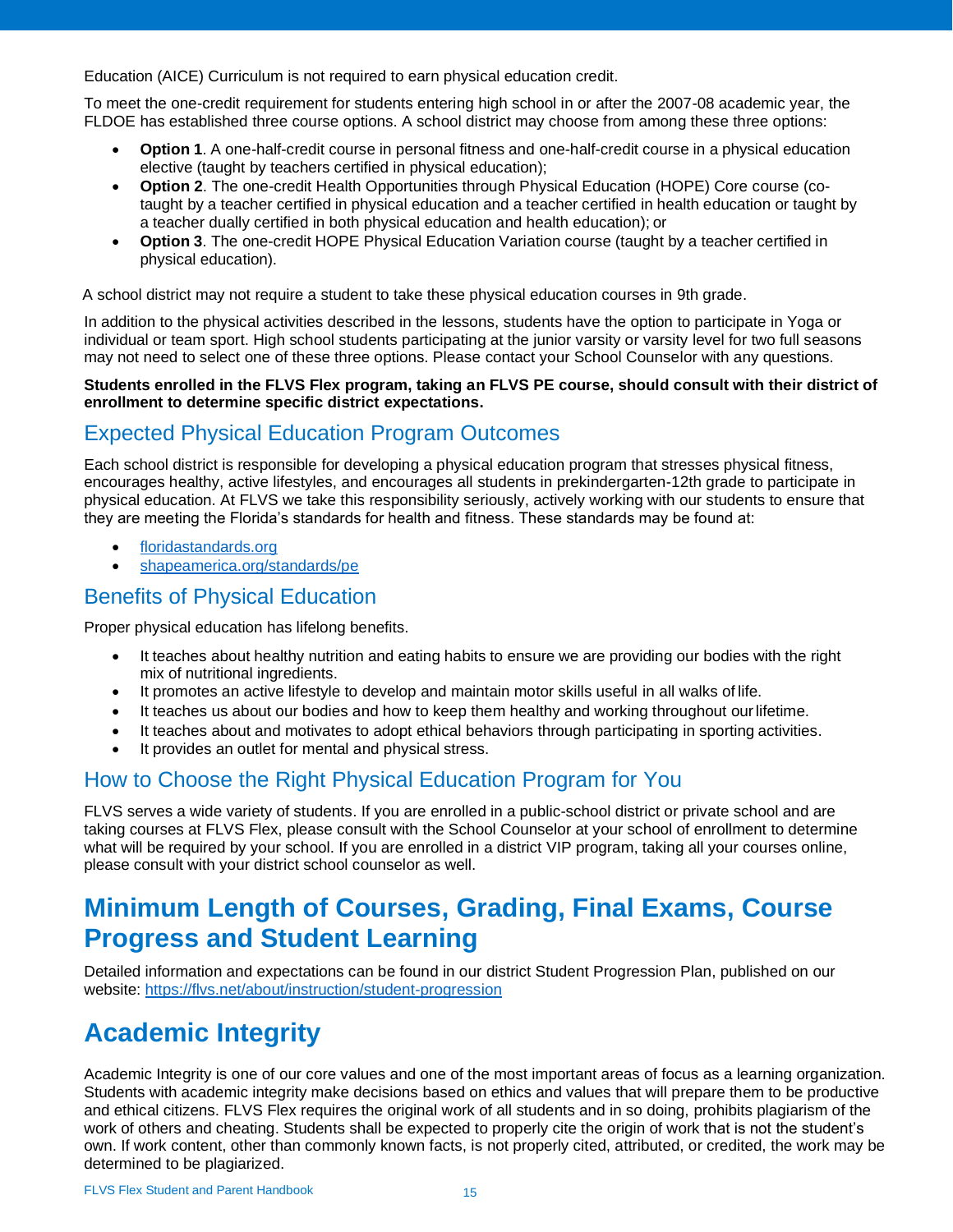Any assignment which is required to be submitted as written work, must be submitted in the student's handwriting. Violations of academic integrity will follow the academic integrity matrix for next steps.

As they progress through their courses, students will engage in several possible types of formal and informal evaluations assignments that are submitted for instructor evaluation and scoring are required to be typewritten and submitted directly through the Assessment page within the course. Handwritten assignments will not be accepted unless the assignment explicitly requires the assignment to be handwritten.

Any requests for exceptions to this requirement will be reviewed by Instructional Leadership on an individual basis, and will be based on an IEP, 504 Plan, or other relevant considerations. Academic Integrity expectations can be found on the FLVS website: [flvs.net/academic-integrity.](https://www.flvs.net/myflvs/student-handbook/academic-integrity)

## <span id="page-15-0"></span>**Assessments**

It is essential that student performance is regularly assessed. FLVS uses several types of assessments to determine students' skill levels, evaluate performance, develop educational plans, and to develop a permanent school record.

As they progress through their courses, students will engage in several possible types of formal and informal evaluations. Written assessments that are submitted for instructor evaluation and scoring are required to be typewritten and submitted directly through the Assessment page within the course. Any requests for exceptions to this requirement will be reviewed by Instructional Leadership on an individual basis, and will be based on an IEP, 504 Plan, or other relevant considerations.

#### <span id="page-15-1"></span>Assessments within the Curriculum

As they progress through their courses, students will engage in several possible types of formal and informal evaluations.

### <span id="page-15-2"></span>Formal Evaluations (Evaluated by Teachers)

- **Quick Checks**  Brief online assessments that provide automatic feedback for students andteachers.
- **Quizzes**  Short online assessments that provide automatic feedback for students and teachers.
- **Course Assessments** Written compositions, lab reports, short answer paragraphs, essays, book responses, and other assessments that require teacher evaluation of the student's work.
- **Honors Assessments** Every Honors assessment in a course must be completed and passed (grade of 60 percent or higher) by a student seeking Honors course credit. Honors assessments are skipped or exempted in gradebooks of students seeking regular course credit.
- **Graded Discussions**  Monitored "class discussions" in which students post thoughts, ideas, and reactions on a designated discussion board. The postings are required by specific assessment guidelines outlined in the curriculum and are evaluated by the teacher.
- **Flex K-12 Discussion-based Assessments (DBAs)**  Discussion-based Assessments (DBAs) are a required component of all FLVS courses and programs. DBAs are integrated into all courses and programs to ensure mastery of content and integrity of written work; these mandatory assessments allow students to respond orally to questions provided by the teacher during a voice-to-voice conversation. DBAs in K-5 will take place via Zoom. To ensure academic integrity DBA's may be required to be completed via an application using video and audio. Students may remediate and re-attempt unsuccessful DBAs at the discretion of their instructor. A student who does not complete and pass (60 percent or higher) every DBA is not eligible for course credit. Depending on the grade level, DBAs are varied throughout the course and/or FLVS program.
- **Flex K-2 Literacy Skills Assessment**  Language Arts Literacy Skills Assessments are quarterly assessments used to evaluate sight word fluency, reading accuracy, and comprehension. The Literacy Skills Assessment must be completed in Zoom as the assessment requires screen sharing the visual aids for the student to complete.
- **Collaboration Projects**  To foster 21st Century Skills and build real-world competencies, FLVS courses contain opportunities for collaboration in learning with peers. All students are encouraged to complete the Collaboration Assessments in their course(s).
- **Tests**  Module tests cover material from all lessons within a specific module. They are online assessments that contain a variety of question types and are weighted more heavily than quizzes towards the student's final grade.
- **Segment Exams**  Substantial end-of-semester assessments that provide students and teachers with more comprehensive information about a student's understanding of the instructional material. Students who do not take the segment exam are ineligible for course credit. Students seeking honors credit must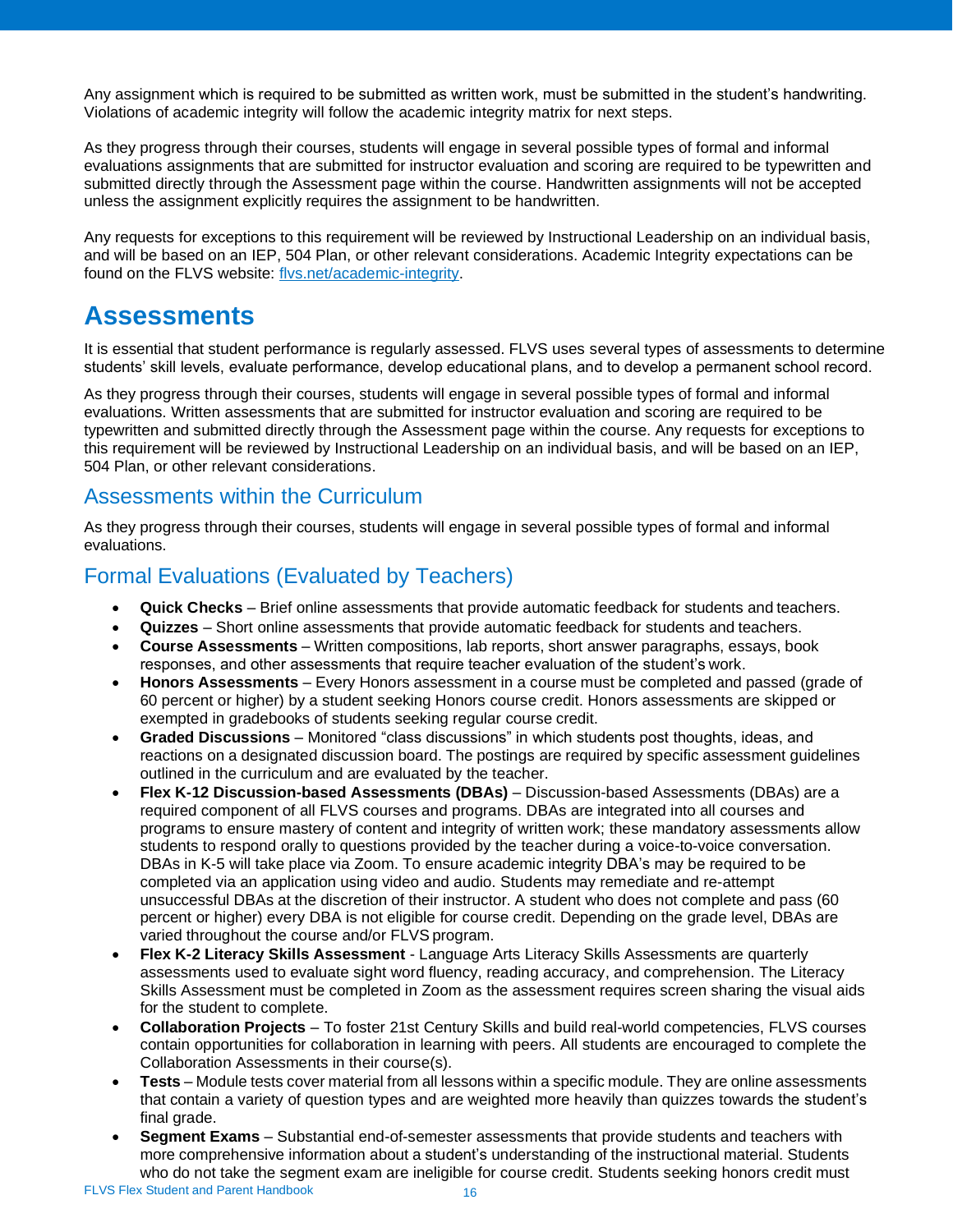take the honors segment exam in courses where applicable.

• **End-of-Course (EOC) Exams** – Comprehensive assessments that may occur at the end of some courses. The state of Florida determines which courses have mandatory EOC components. Updated information on state EOC requirements can be found on the FLDOE website[\(fcat.fldoe.org/eoc\)](http://fcat.fldoe.org/eoc/).

Student grades are based on a combination of the formal evaluations listed above.

## <span id="page-16-0"></span>**End-of-Course Assessments**

During the 2010 legislative session, Governor Crist authorized the implementation of EOC Assessments in several courses. All public school and charter school students are required to take these assessments when instructed by their districts. Exact dates are determined by your school district of residence.

For information on the EOC Assessments and available study materials, visit [https://www.flvs.net/student](https://www.flvs.net/student-resources/flex/eoc)[resources/flex/eoc.](https://www.flvs.net/student-resources/flex/eoc)

## <span id="page-16-1"></span>**Flex Elementary State Testing**

FLVS Flex Elementary public/charter school students enrolled in Flex Elementary grades 3rd-5th are required to take the state assessments with their enrolled school of record.

FLVS Flex Elementary homeschool/private school students are not required to participate in state-mandated tests. Participation is at the discretion of the parent and should be coordinated with the Home Education Department of the local school district.

## <span id="page-16-2"></span>**Flex Elementary Handwriting Standards and Expectations**

FLVS Flex Elementary students in Kindergarten through grade 3 are required to submit handwritten work for all assignments in the enrolled student's own handwriting. Grades 4 and 5 may submit typed assignments with exception of the assignments that include handwriting standards. The requirement of students submitting work in their own handwriting is in alignment with FLVS Academic Integrity policies.

Students who have an IEP, 504 Plan, or other ESE documentation on file at FLVS may require accommodations for the response options for class assignments. The teacher or parent should contact the grade-level ESE Specialist to discuss any necessary accommodations.

## <span id="page-16-3"></span>**Transcript Request**

### <span id="page-16-4"></span>Unofficial FLVS Transcript

You may access your FLVS transcript in the following way:

- Log in to your account
- Click on the "Student Records" link in the navigation bar.
- Click on the "Cumulative Academic Report" link.
- Click on the link in the middle of the page that reads "Print Unofficial Transcript."
- Flex Elementary transcript requests are sent to school counselors. Then the Flex Elementary leadership team forwards to the requesting party.

### <span id="page-16-5"></span>Official Cumulative FLVS Transcript

Students may request an Official Cumulative FLVS Transcript at any time. For information on how, visit <https://www.flvs.net/student-resources/transcript-request>

#### **The Transcript Includes:**

- Courses taken with FLVS
- The year courses were taken
- Number of credits earned
- Grade received

#### **Requests for Official Transcripts Procedure Fees:**

• \$0.00 cost for transcript requests sent to Public School Districts who are affiliated with Florida Virtual **School**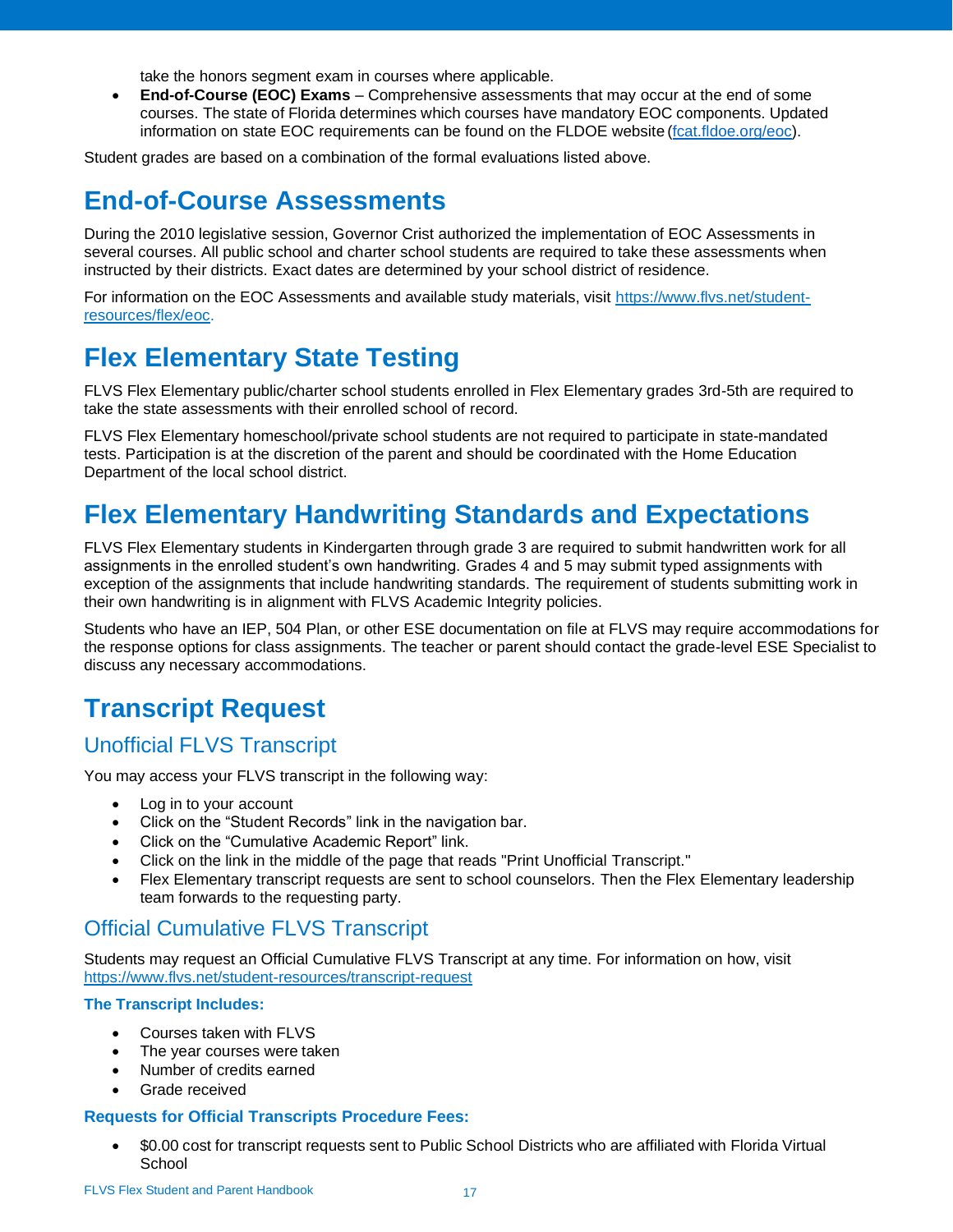- \$0.00 cost for transcripts requests, for currently enrolled student, to home address
- \$5.00 cost for each transcript request for currently enrolled student to another institution such as college, or agency, Vo-Tech, etc.
- \$5.00 cost for each transcript requested other than those covered above.

## <span id="page-17-0"></span>Final Grade Report

When a student completes a course semester and has returned all course materials, the teacher sends a request for a Final Grade Report to be issued. The Final Grade Report is sent electronically to the student's school of record for inclusion on the student's official transcript according to the school of record's transcript practices.

## <span id="page-17-1"></span>**Study Tools at FLVS**

FLVS prides itself on ensuring that our students are prepared for every step of their educational journey. To that end, we have included a vast array of Study Tools to help our students prepare for EOC Exams, AP Exams, SATs, ACTs, and more. Study tools offered by FLVS include:

- Test [Prep](https://www.flvs.net/student-resources/flex/eoc)
- **[Reading](http://www.flvs.net/myFLVS/study-tools/Pages/ReadingLists.aspx) Lists**

## <span id="page-17-2"></span>**Computer Requirements, Specifications**

## <span id="page-17-3"></span>**Technology**

A virtual school requires the use of technology to promote and support student learning. All school participants, including parents or legal guardians, students, and staff, will use the Florida Virtual School Student Information System and Learning Management System as well as the Internet to communicate and shareinformation. Hardware and software requirements for accessing your Student Information System and your Learning Management System can be met by using your family's personal computer, a computer in a public library, or any other computer as long as the equipment used meets the FVLS minimum specifications (see below). At present, we test and verify a wide variety of devices and have ongoing programs to migrate away from any technologies that are not compliant with newer mobile platforms. In general, however, lightweight devices such as Google Chromebooks or tablets that have very limited technology support for Java or Flash, will not be compatible with most of our courses. Please ensure you have a Windows or Mac based computer available to complete coursework if your selected mobile device does not meet the needs of the course. Some courses may have different or additional requirements to the one listed on this page. For specific System Requirements for your course, go to the Material List page in the Course Information tab within thecourse.

### <span id="page-17-4"></span>Hardware Requirements

#### **Internet Access and Speed**

If you have Internet access, you can take courses with FLVS. (While it is possible to take courses with dial-up connectivity, it will take a little longer for pages to load. You might want to print a few lessons and work offline. You can then save and upload work when you are finished.)

#### **Browser Plug-ins**

Please visit the [System Requirements page](https://www.flvs.net/student-resources/system-requirements) under <https://www.flvs.net/student-resources> fora comprehensive list of supported browsers and plug-ins.

#### **PC Requirements**

- Minimum of 10 gigabytes free HDD space
- High Speed such as Cable or DSL (Using dial-up is possible but you may experience performance issues with certain course features)
- Windows 7, 8.1, or 10
- FLVS provides FREE Microsoft Office licenses for FLVS Students Information provided within each course
- 512 MB Ram
- 12x CD-ROM (CD/DVD Recommended; Some courses require CD/DVD which will be notatedwithin course registration)
- Display setting 1024x768 resolution
- Printer access required
- Microsoft Edge (visit<https://www.microsoft.com/en-us/edge> to download) or Firefox version (visi[t](http://www.mozilla.com/en-US/firefox/)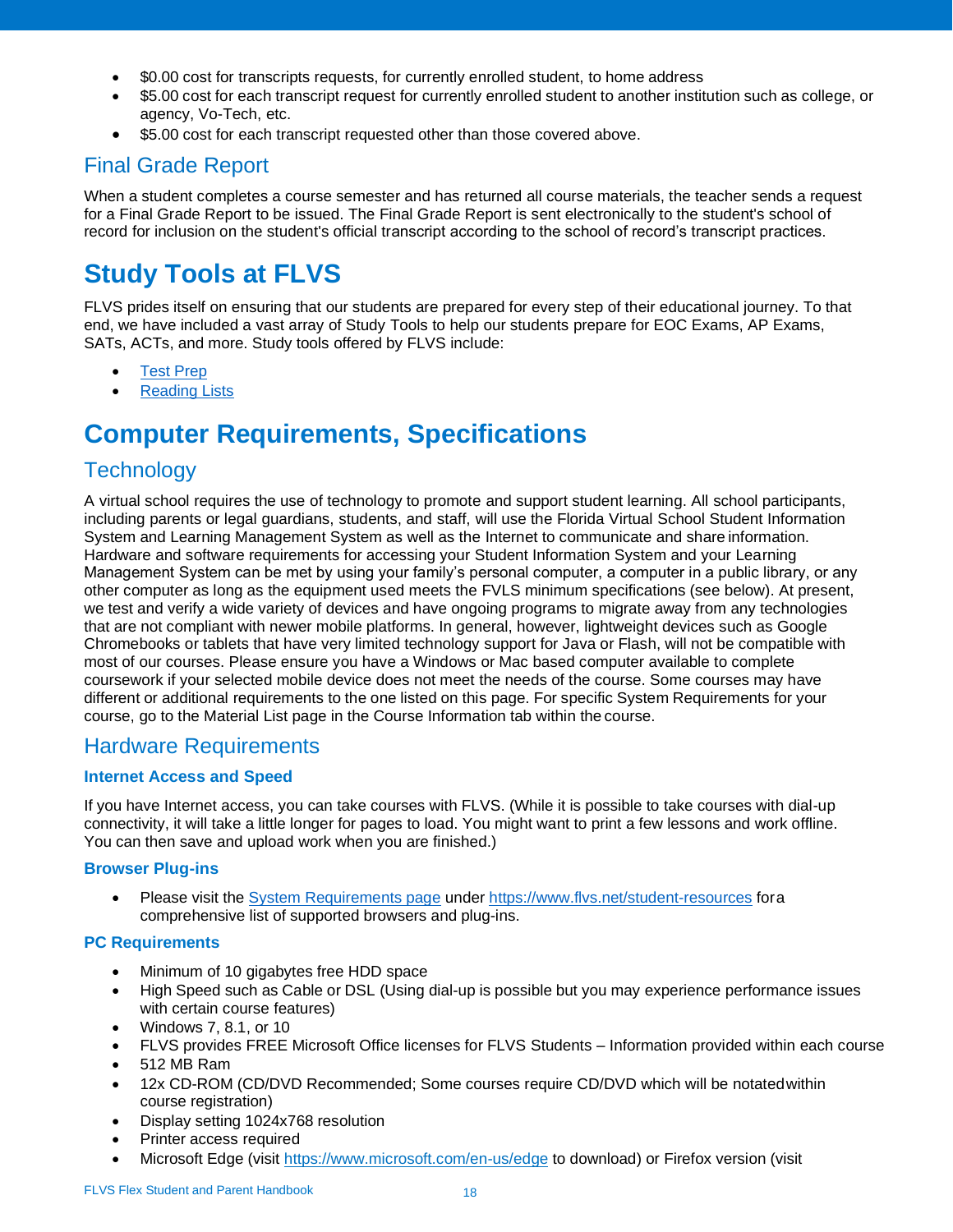[mozilla.com/firefox](http://www.mozilla.com/en-US/firefox/) to download) or Google Chrome (visit [www.google.com/chrome](http://www.google.com/chrome) or Safari (visi[t](http://www.apple.com/safari/download) <http://www.apple.com/safari/download> to download)

- Students need a method to save work to a portable medium (USB drive, Zip file, CD)
- Audio: Sound card with speakers and microphone or headset

#### **Macintosh Requirements**

- MacOS (10.8) or higher
- High Speed such as Cable or DSL (Using dial-up is possible but you may experience performance issues with certain course features)
- Microsoft Office, Open Office, or Google Docs (Some Business courses require Microsoft Office which will be notated within course registration)
- Students need a method to save work to a portable medium (USB drive, Zip file, CD)
- 256 MB Ram
- Minimum of 10 gigabytes free HDD space
- 12x CD ROM (CD/DVD Recommended)
- Display setting 1024x768 resolution
- Printer access required
- Firefox (visit [mozilla.com/firefox](http://www.mozilla.com/en-US/firefox/) to download) or Safari (visit <http://www.apple.com/safari/download> to download) or Google Chrome (visit [www.google.com/chrome\)](http://www.google.com/chrome)
- Audio: Speakers and microphone or headset

If you have questions or need assistance, please visit [help.flvs.net.](https://flvsprd.service-now.com/help/)

## <span id="page-18-0"></span>**Communication Requirements**

Communication between teachers, parents, and students is an integral part of the FLVS learning environment. Throughout each course, students and parents are expected to communicate regularly with their teachers. It is the student and parent's responsibility to return communication from the teacher for any reason.

More detailed information on FLVS Teacher/Parent/Student Communication Policies can be found in our district Student Progression Plan, published on our website:<https://flvs.net/about/instruction/student-progression>

## <span id="page-18-1"></span>**Emergency Plans**

In the event of an emergency (such as hazardous weather conditions), FLVS will send all families a "must read" Student Information System message explaining the details of the emergency, especially if it will result in the closure of our main office. FLVS will also record a voicemail message announcing the details of the office closure and the availability, or lack of availability, of teachers and other school services.

Please note that the FLVS Virtual Learning Center (VLC) and our teachers may be located in places where conditions are different from those in the student's location. Such services may be occasionally interrupted when school operations are running as usual or vice versa. Even if the VLC closes due to hazardous weather or other emergencies, students not impacted should continue working in their courses.

## <span id="page-18-2"></span>**Enrollment**

FLVS will abide by all federal, state, and local policies and guidelines for student admission and will not impose admission requirements that are inconsistent with these policies and guidelines.

At various times during the school year, to comply with mandated enrollment caps, state regulations and reporting, and/or testing processes and requirements, FLVS may temporarily or permanently close courses to new enrollments. Students and families will be notified of these changes when applicable.

## <span id="page-18-3"></span>**Homeschool Verification Form**

Per FL statute 1002.37, Florida Virtual School Flex homeschool parent/guardians must verify FLVS course requests and enroll their students as homeschool students in their local district. Parent/guardians will acknowledge the student's home school status during the parent/guardian enrollment verification. A pop-up box will appear asking the parent if they have registered their student with the school district. If they have done so, they click "Accept," if not, parents need to register their student with the school district. Parents can find a list of district contacts that can be found at [https://www.flvs.net/student-resources/homeschool/district-contacts.](https://www.flvs.net/student-resources/homeschool/district-contacts)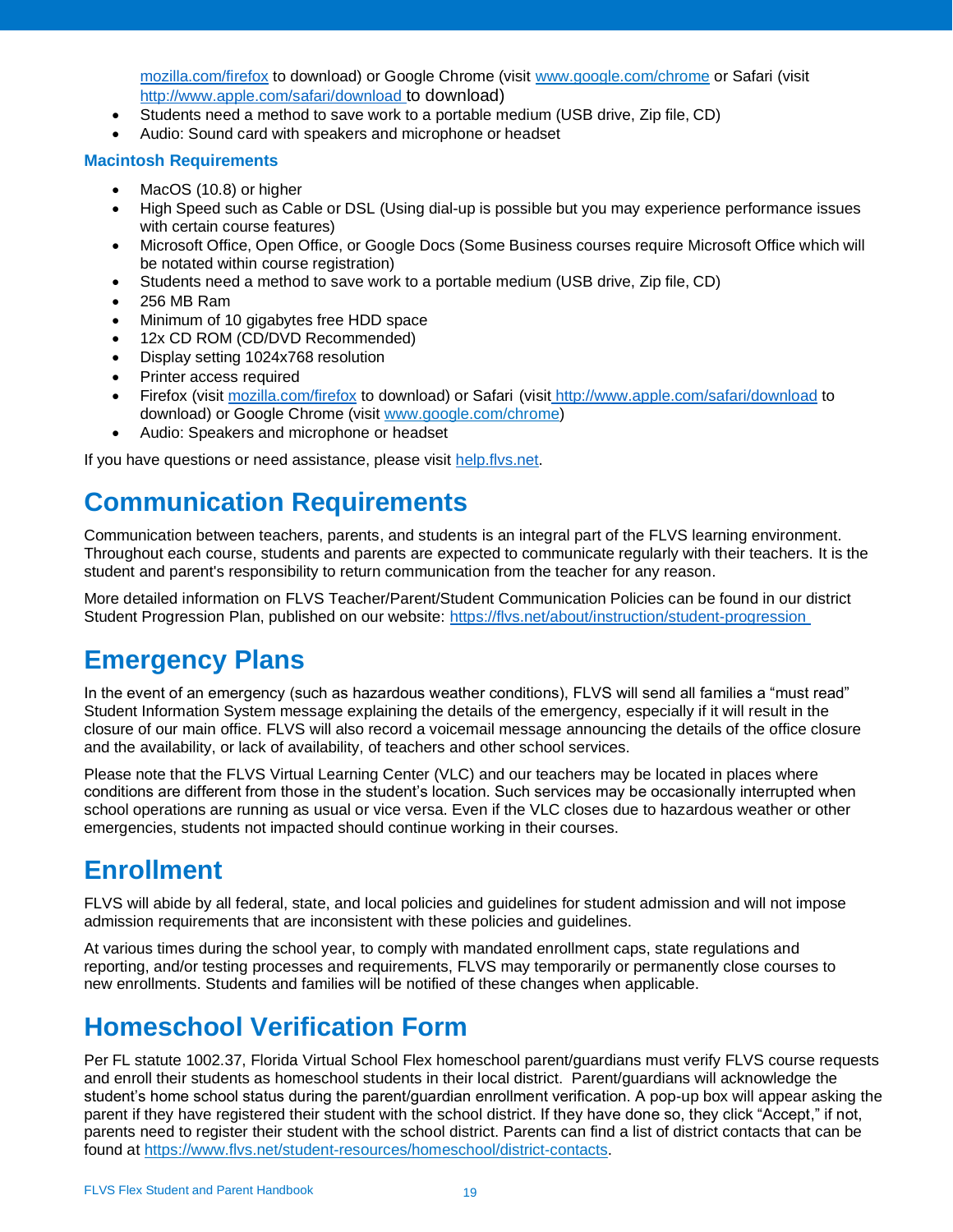## <span id="page-19-0"></span>**Eligibility, Residency, and Age**

### <span id="page-19-1"></span>Proof of Residency (POR) - Florida Students

Proof of residency is a state requirement for homeschool/private school students enrolled in FLVS Flex courses. Students will need to complete the proof of residency step to continue enrollment in courses. Homeschool and private school students registering for FLVS courses will be asked to provide proof of residency during the registration process. Public and charter school students are not required to submit proof of residency. Proof of residency will be verified annually, once per fiscal year (July-June). If a course is requested on June 30 and another is requested on July 1, proof of residency will be required both times since they are part of two different fiscal year calendars.

#### **Proof of Residency for Flex homeschool students**

You will [register for your courses](https://www.flvs.net/flex/enroll) as normal, however before parents approve courses in the [Virtual School](https://vsa.flvs.net/)  [Administrator \(VSA\)](https://vsa.flvs.net/) student information system, proof of residency will need to be submitted. Upon logging into VSA, you will be prompted to upload your approved residency document (See Acceptable Forms of Proof of Residency below). Parents can approve the courses and once the Florida residency is verified by FLVS staff, students will be placed with teachers.

#### **Proof of Residency for Private school students**

You will [register for your courses](https://www.flvs.net/flex/enroll) as normal but have 30 days to upload your proof of residency document for verification, to avoid being withdrawn. Please note that final grades will not be issued without proof of residency being verified if the course is being completed within that 30-day timeframe. Please follow the steps provided below to upload your proof of residency document:

- Log in [to VSA](https://vsa.flvs.net/)
- Click on the menu bar at the top left-hand side of the page
- Click "Student Records"
- Click on "My Documents"
- Choose files to upload
- Please designate your file type as "Proof of Residence"

You are only required to submit ONE form of proof of residency unless otherwise requested by our Proof of Residency Team. All documents must be in the name of the parent/guardian on the student's account, must match the physical address on the student's account (PO boxes are not acceptable), and must be dated within 30 days from course registration or newer. Below are the acceptable forms of proof of residency:

- Current Florida driver's license or Florida identification card
- Gas, water, sewage, electric, internet/cable, or home/cellular telephone bill
- Florida Voter's registration card
- Property tax statement
- Bank account statement
- Mortgage statement or mortgage commitment
- Automobile insurance statement (not the declaration page)
- Rent receipt with name of lessee and contact information
- Lease agreement with name of lessee and contact information
- Home purchase contract, including specified closing date, with copy of deed to be provided within 60 days of closing date

#### **For military families, please upload your military orders along with one of the following documents:**

- DD Form 2058
- State of Legal Residency Certificate
- Leave and Earning Statement (LES)
- Defense Finance and Accounting Service (DFAS) Form 702

Proof of Residency documents are reviewed and verified manually by our Proof of Residency Team. Please follow the steps provided below to check your proof of residency status: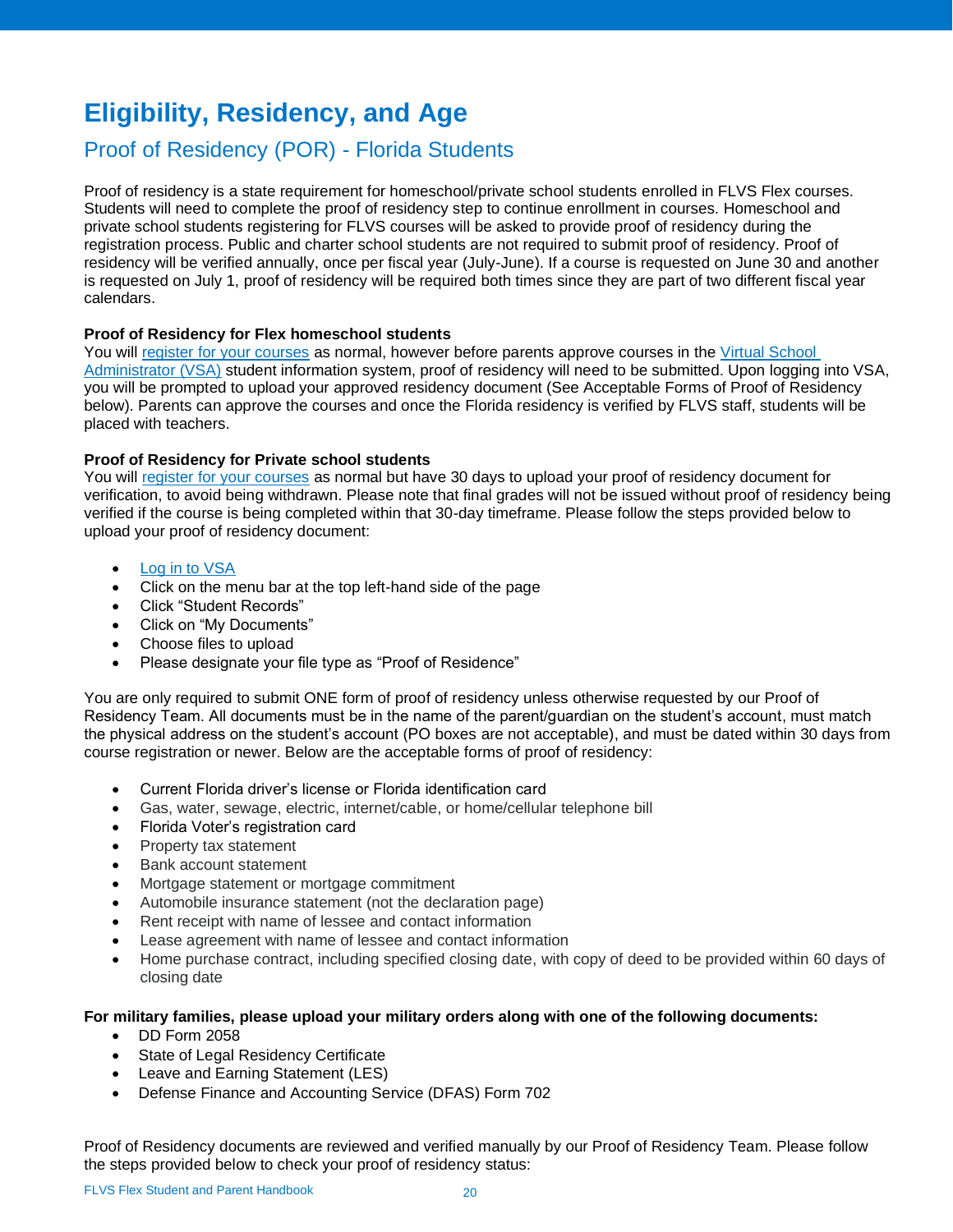- [Log in to VSA](https://vsa.flvs.net/)
- Click on the menu bar at the top left-hand side of the page
- Click "Student Records"
- Click on "Academic Profile"
- Scroll down to "Proof of Residency Status"
- Here you will see your "Verification Status" (Not Verified or Verified)

Please email our Proof of Residency Team at [POR@flvs.net](mailto:POR@flvs.net) to further discuss.

Additional information regarding eligibility, residency, and age requirements for enrolling in FLVS, please refer to the FLVS district Student Progression Plan, published on our website [https://flvs.net/about/instruction/student](https://flvs.net/about/instruction/student-progression)[progression.](https://flvs.net/about/instruction/student-progression)

## <span id="page-20-0"></span>**Right to Access FLVS Courses**

#### <span id="page-20-1"></span>Florida Virtual School as a School Choice Option

The Florida School Code establishes FLVS as an educational choice and an acceleration option for parents and students. Approximately two-thirds of FLVS students are public school students. Articulation agreements are in place between FLVS and all school districts to develop a seamless partnership for students.

All Florida public school parents and students have the right to choose the best education method for them. If you feel that anyone has tried to limit or block your ability to sign up for an FLVS course and would like further information on denied choice concerns, please visit [Student and Parental Rights and Educational Choices](http://www.leg.state.fl.us/Statutes/index.cfm?App_mode=Display_Statute&URL=1000-1099/1002/Sections/1002.37.html) or call 866-644-8475.

## <span id="page-20-2"></span>**Placement Priority**

For information regarding FLVS placement priorities (legislative mandates), please refer to the FLVS district Student Progression Plan, published on our website:<https://flvs.net/about/instruction/student-progression>

## <span id="page-20-3"></span>**Non-Discrimination**

#### <span id="page-20-4"></span>Nondiscrimination Statement

FLVS is committed to educational and workplace equality. FLVS shall admit students to district schoolhouses and programs without regard to race, color, religion, age, sex, national origin, gender identity, marital status, disability, sexual orientation, genetic information, gender identity or expression, language spoken, homelessness, or any other reason prohibited by law (F.S. 1003.21, sections 1002.2(7), 760.01, 1000.05, 1001.41, 1001.43, and 1003.21).

- All activities, curricular and extracurricular, which are sponsored by FLVS shall evidence respect for the individual student. Every reasonable attempt shall be made to ensure that activities do not disparage or offend any student because of race, color, religion, age, sex, national origin, marital status, disability, language spoken, homelessness, or any other reason prohibited by law. It is the responsibility of the school principal to monitor all school activities for compliance.
- It is recognized that opinions differ concerning appropriateness of school activities. Occasionally, an individual or group may find an activity in conflict with the views of such individual or group. The following procedures have been established to provide a means for receiving, considering, and responding to written complaints regarding activities sponsored by the FLVS schooldistrict:
	- $\circ$  All complaints must be immediately presented to the Principal/IL and will include the precise nature of the objection. In the event the complaint is against the Principal/IL or other employee, the complaint shall be presented to the designated FLVS Equal Opportunity Officer, 407-513- 3692. All complaints will be handled promptly, and an efficient and timely investigation will take place, in accordance with applicable Board policies and FLVS rules andregulations.
	- $\circ$  When a complaint is received by a Principal/IL, he/she will acknowledge the receipt of the complaint and answer any questions regarding procedure. The Principal/IL will then notify the administrators and/or teachers involved and collect information related to the complaint. After reviewing this information in comparison with all applicable nondiscrimination laws, he/shewill forward all information and recommendation to the Executive Director of Professional Standards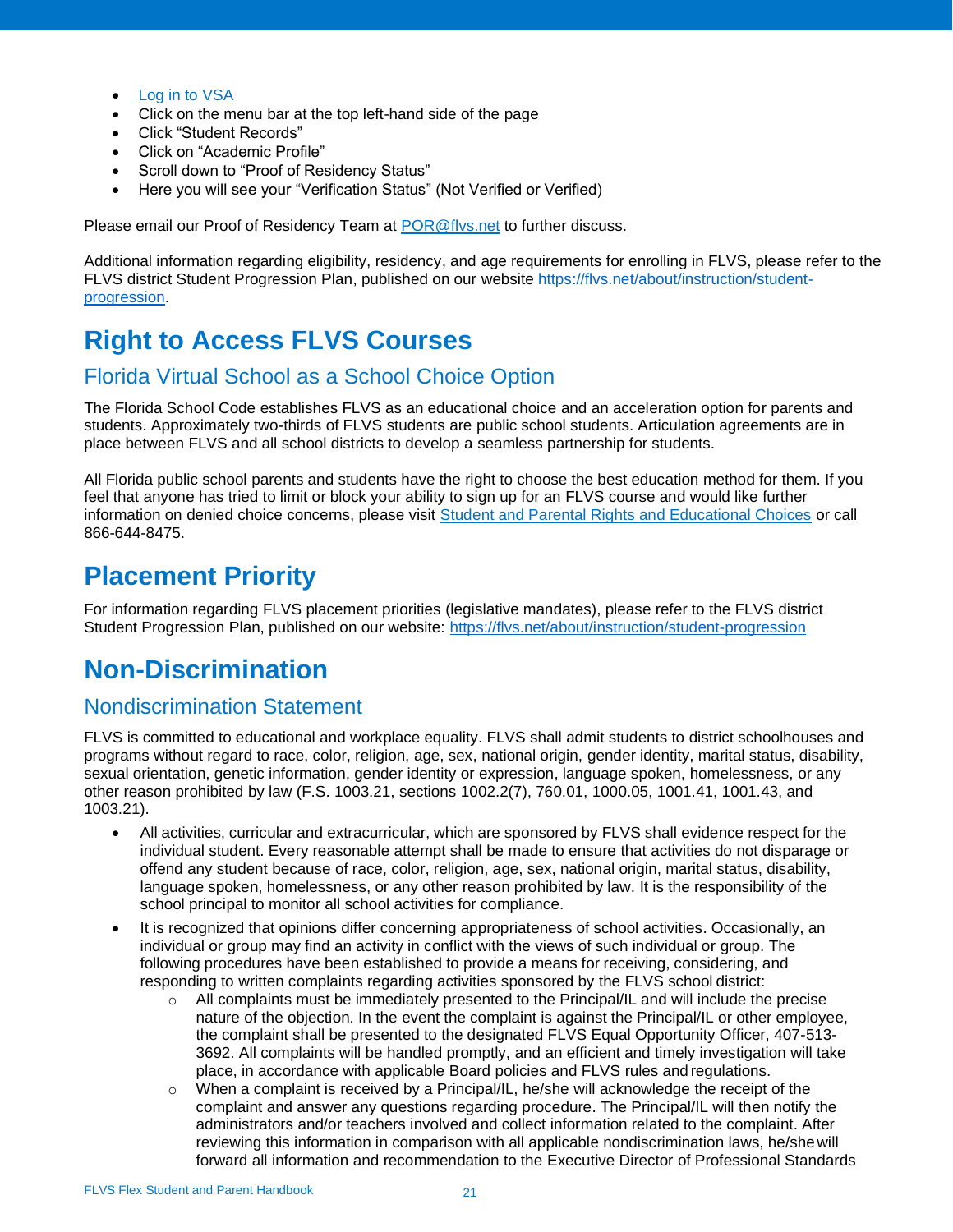for student-on-student related incidents. If the allegation involves an employee, the Principal/IL will forward all information to Employee Relations. The complainant may request that an additional review be conducted by the FLVS Equal Opportunity Officer, 407-513-3692.

 $\circ$  During the investigation, the FLVS Equal Opportunity Officer shall consider the educational philosophy of the school district, the professional opinions of competent authority, and the individual school's stated objectives in using the activity, and the objectives of the complainant and applicable laws and regulations.

This statement is in accordance with the provisions of Title VII of the *Civil Rights Act of 1964*, Title IX of the *Educational Amendment of 1972*, Section 504 of the *Rehabilitation Act of 1973*, the *Age Discrimination Act of 1975*, and the *Individuals with Disabilities Education Improvement Act of 2004*.

Schools are required to adopt and publish grievance procedures providing for prompt and equitable resolution of any complaints alleging any action that would be prohibited by Title IX and Section 504.

## <span id="page-21-0"></span>**Zero Tolerance for School-Related Violent Crime**

Florida Virtual School, in accordance with state statute, Section 1006.13 F.S., has developed a Zero Tolerance Policy, which can be found in the FLVS Code of Conduct published on our website at [https://www.flvs.net/about/instruction/policies.](https://www.flvs.net/about/instruction/policies) The intent of this policy is to minimize the victimization of students, staff, or volunteers, including taking all steps necessary to protect the victim of any violent crime from any further victimization*.*

## <span id="page-21-1"></span>**Student Emotional and Physical Safety**

## <span id="page-21-2"></span>Required Training for School Staff

FLVS takes student safety and well-being very seriously and believes that students should be able to learn ina safe and comfortable environment. Therefore, in addition to the comprehensive set of required courses and trainings for school staff that focus on educational practices, teachers and staff also attend the **Florida Child Abuse Mandatory Reporting Training**. This training provides teachers and staff with the resources they need to recognize the signs of child abuse and how to report suspected cases of child abuse to the Florida Department of Children and Families.

## <span id="page-21-3"></span>Child Abuse Reporting Policy

The Child Abuse Reporting Policy is available at [https://www.flvs.net/about/ethical-conduct-for-flvs](https://www.flvs.net/about/ethical-conduct-for-flvs-employees)[employees. F](https://www.flvs.net/about/ethical-conduct-for-flvs-employees)or questions about this policy, contact [info@flvs.net.](mailto:info@flvs.net) All members of school staff are expected to complete the training at least once every school year. The school leadership tracks and ensures all staff completion of these trainings, and team members who do not complete the course in the required time frame may be subject to disciplinary action in accordance with FLVS employment policies.

In addition, FLVS recognizes the importance of mental wellness. Pursuant to section (s.) 1012.584, Florida Statutes (F.S.), FLVS provides continuing education and in-service training for youth mental health awareness and assistance by utilizing the evidenced-based **Youth Mental Health First Aid (YMHFA**) training program YMHFA facilitates mental health literacy and gives adults the necessary skills to interact with youth who are developing a mental health problem or experiencing a mental health crisis, including helping adults working with youth identify, understand and respond to signs of mental illness.

FLVS believes that it is of the utmost importance that our faculty and staff are trained to respond to studentsand situation which require immediate action to ensure that safety and well-being of our students and our communities. Mental Health professionals are on staff to assist students in families cope with social, emotional, and mental health needs. For more information contact [studentservices@flvs.net.](mailto:studentservices@flvs.net)

## <span id="page-21-4"></span>FortifyFL

Florida Virtual School is a part of a statewide initiative called FortifyFL, an anonymous reporting app that allows anyone to report a threat involving schools. Any student, educator, parent, or member of the community can report school safety concerns directly to law enforcement and school administrators anonymously and easily through the FortifyFL app or [www.getfortifyfl.com. T](https://www.getfortifyfl.com/)he app, which is available for download on Apple and Android mobile devices, is critical to ensuring all Florida schools are safe environments where students and educators can experience and share the joy of learning without fear.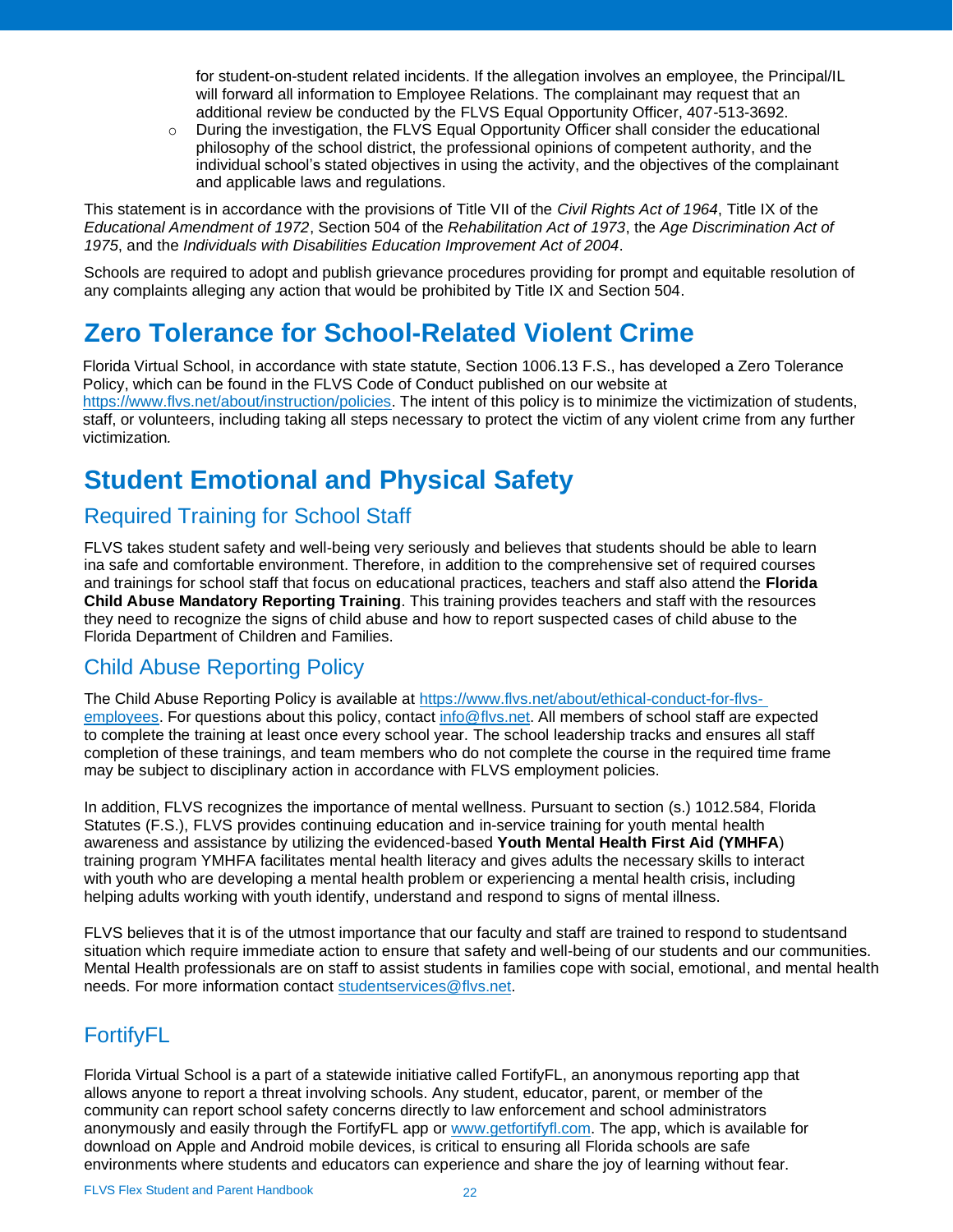## <span id="page-22-0"></span>**Parent Rights**

The Legislature finds that it is a fundamental right of parents to direct the upbringing, education, and care of their minor children. The Legislature further finds that important information relating to a minor child should not be withheld, either inadvertently or purposefully, from his or her parent, including information relating to the minor child's health, well-being, and education, while the minor child is in the custody of the school district. All parental rights are reserved to the parent of a minor child in this state without obstruction or interference from the state, any of its political subdivisions, any other governmental entity, or any other institution, including, but not limited to, all the following rights of a parent of a minor child in this state:

- a. The right to direct the education and care of his/her minor child.
- b. The right to direct the upbringing and the moral or religious training of his/her minor child.
- c. The right, pursuant to s. 1002.20(2)(b) and (6), to apply to enroll his/her minor child in a public school or, as an alternative to public education, a private school, including areligious school, a home education program, or other available options, as authorized by law.
- d. The right, pursuant to s. 1002.20(13), to access and review all school records relating to his/her minor child.
- e. The right to make health care decisions for his/her minor child, unless otherwise prohibited by law.
- f. The right to access and review all medical records of his/her minor child, unless prohibited by law or if the parent is the subject of an investigation of a crime committed against the minor child and a law enforcement agency or official requests that the information not be released.
- g. The right to consent in writing before a biometric scan of his/her minor child is made, shared, or stored.
- h. The right to consent in writing before any record of his/her minor child's blood or deoxyribonucleic acid (DNA) is created, stored, or shared, except as required by general law or authorized pursuant to a court order.
- i. The right to consent in writing before the state or any of its political subdivisions makes a video or voice recording of his/her minor child unless such recording is made during or as part of a court proceeding or is made as part of a forensic interview in a criminal or Department of Children and Families investigation or is to be used solely for the following:
	- 1. A safety demonstration, including the maintenance of order and discipline in the common areas of a school or on student transportation vehicles.
	- 2. A purpose related to a legitimate academic or extracurricular activity.
	- 3. A purpose related to regular classroom instructions.
	- 4. Security or surveillance of buildings or grounds

## <span id="page-22-1"></span>**FLVS Privacy**

## <span id="page-22-2"></span>FERPA – Family Educational Rights and Privacy Act

FLVS will abide by the **student privacy guidelines** set forth by the Family Educational Rights and Privacy Act (FERPA). The following persons have access to student records:

- FLVS Board of Trustee members
- President/CEO, administrative team, and professional school staff (teachers, school counselors, the General Counsel)
- Appropriate administrative support staff members and other professionals who have a legitimate educational or legal interest in student records as designated by the President/CEO.

FLVS provides a final grade report to the student's primary school of record upon completion of the online course(s), or upon any request of the primary school and/or student's legal guardian. In accordance with state and federal privacy laws, students who attain the age of 18 may transfer certain rights related to their academic records. To learn more about this please contact your school counselor.

Some schools assign a lab facilitator to help students who use school labs to access FLVS courses. Facilitators will have access to students' online work. Facilitators will not have access to students' demographic data.

No member of the FLVS staff is authorized to release student information without the written permission of the student's legal guardian or without approval of the FLVS President/CEO.

FLVS Flex Student and Parent Handbook 23 FERPA maintains some exceptions that allow the release of Personally Identifying Information (PII) to partner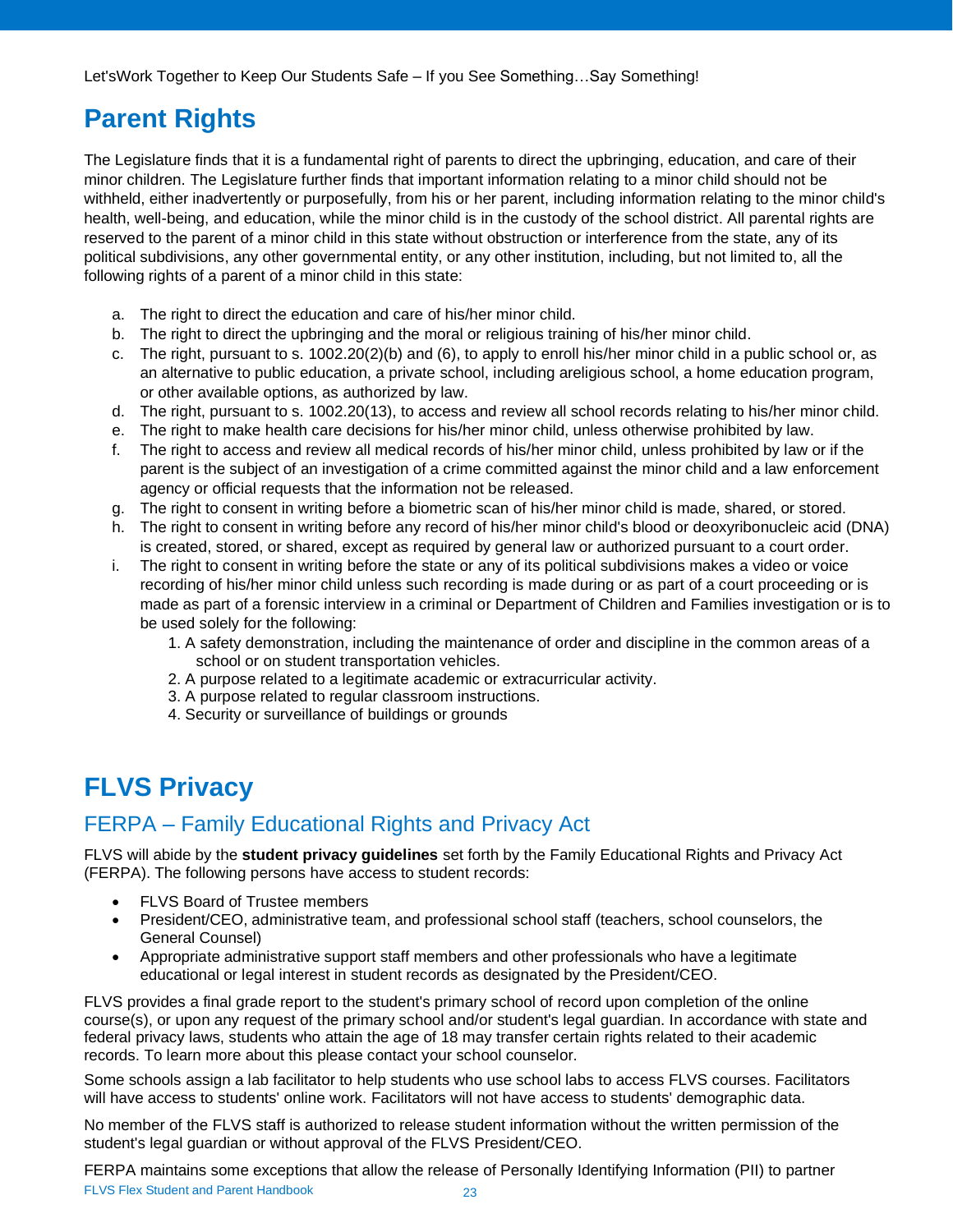researcher organizations, for the purpose of improving instruction, without express consent. In some instances, FLVS will partner with research institutions and enter into agreements under FERPA's Studies Exception [see 20 U.S.C. 1232g(b)(1)(F) and 99.31(a)(6))]. Any researchers with access to PII via the Studies Exception enter into a written agreement with FLVS and are also required to clear Level 2 background screening (fingerprinting/criminal history) in accordance with state legislation [see 1012.465, F.S., 1012.467, F.S., 1012.468 F.S.].

Names, images, and/or course work of FLVS students will not be published in print, video/film, or on our website without written student and parent/guardian consent.

#### **All FLVS students are provided a unique password to access online courses. It is the student's responsibility to keep his/her password in confidence.**

### <span id="page-23-0"></span>Statistical Information

FLVS uses Web statistic software to track visitors to our site, but this data does not include any personally identifying information such as name or email address. Individual identifying information is not provided to any other party without your consent, or as otherwise required by law. However, aggregated and anonymous data about groups of members may be collected and shared with participating agencies and/or companies. An example of such information might include, "X percent of visitors view our site between the hours of 7 and 9 p.m."

#### <span id="page-23-1"></span>Security Information

All the data provided to FLVS is protected to ensure both the privacy and security of student data. FLVS uses state-of-the art technology to keep personal information as secure as possible to ensure that no one will be able to tamper with, intercept, or access data. Remember to keep account information private and secure; do not share passwords with anyone!

#### <span id="page-23-2"></span>**Cookies**

FLVS may, from time to time, use cookies when a student logs in to his/her account. These cookies allow FLVS to remember the visit to its site. Although one cookie would reside on the computer so that FLVS can recognize the user each time he/she visits the site, any session-specific cookies will expire once the browser is shut down.

## <span id="page-23-3"></span>**Student Records**

## <span id="page-23-4"></span>Improper Use of School Records

Student directories, teacher's registers, class record books, registration cards, permanent records, and similar school records shall not be used to provide information to any person outside the school staff, except as provided in file JRA. The Permanent Cumulative Pupil Record, and file JRA, Directory Information, shall not be able to be obtained without the permission of the Senior Director of Instruction or designee. Under no conditions shall the names and addresses of students be given or sold to a private or commercial agency by the school or any schoolrelated group without School Board approval or for the purpose of providing District services with a contract outlining provisions to protect the data from releasing student information outside the guidelines of the contract.

## <span id="page-23-5"></span>Legal Name of Student

A parent or any person who seeks to enroll a student under a name other than the legal name or seeks to change the name of a student already enrolled shall be informed that the name of the student as recorded on the birth certificate or other supporting evidence as prescribed in Section 1003.21, F.S., shall be used until a final court order verifies a legal name change.

### <span id="page-23-6"></span>The Permanent Cumulative Pupil Record

A permanent cumulative record shall be maintained for each student who is enrolled in the district. State Board of Education Rule 6A-1.0955 and Florida Statutes shall be followed when entering student information in the record, including use of the prescribed forms.

- Personal identifiable records or reports of students may be released to persons or organizations without the consent of the students or their agent(s) or legal guardian only as provided in Section 1002.22, F.S.
- Guidelines may be adopted by the school board to implement the recording and classifying of information.
- Copies of records of students withdrawing or enrolling in other public schools in the district or transferring to another school within this state or out of this state shall be transferred to the enrolling schools upon request from the receiving principal. The transfer of student records shall not be delayed for nonpayment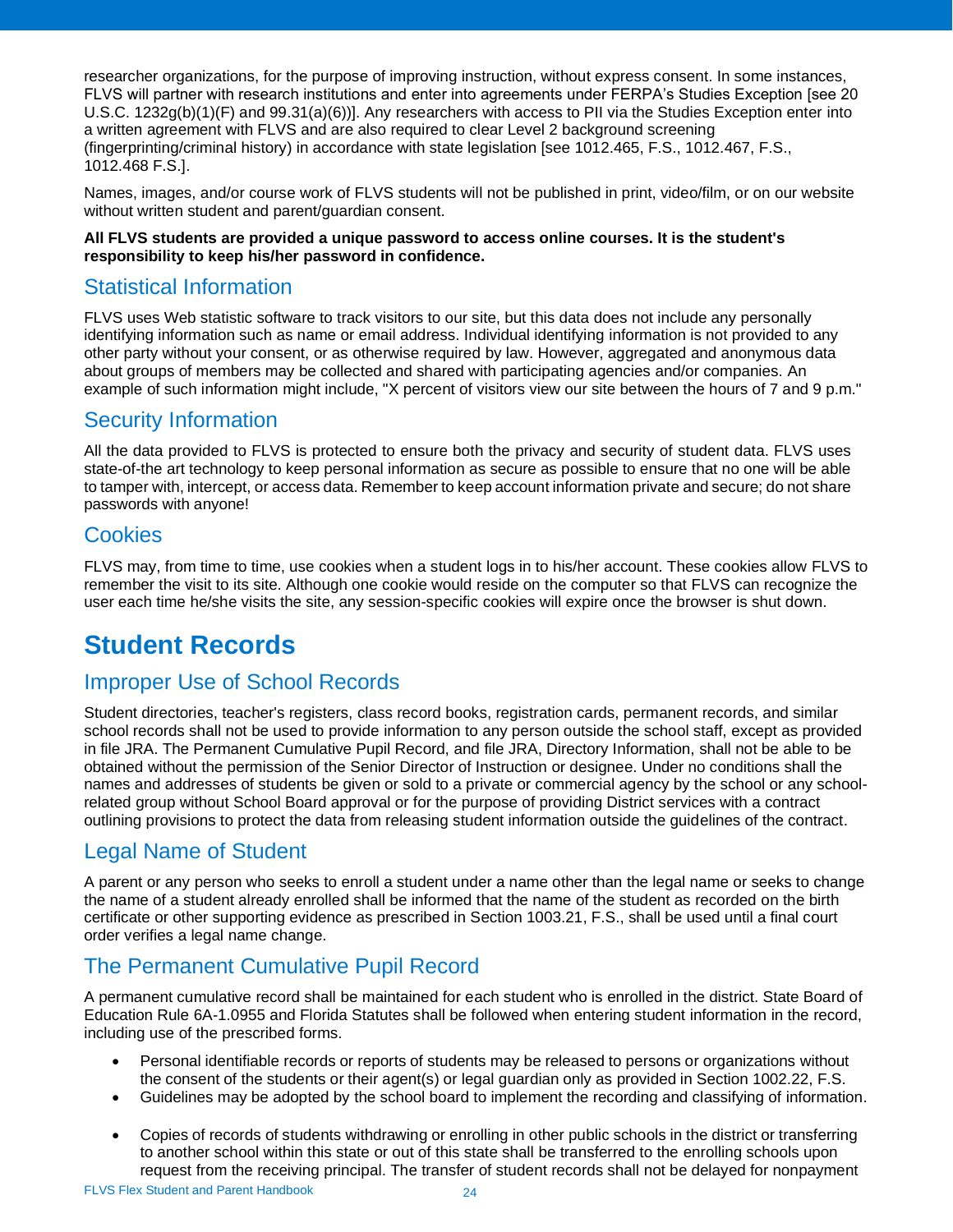of a fee or fine assessed by the school.

#### <span id="page-24-0"></span>Person Standing in Loco Parentis to Student

When students are under 18 years of age and do not reside with their parent(s), the parent(s) shall designate in writing to the Principal/Instructional Leader the individual who stands in loco parentis to the student.

#### <span id="page-24-1"></span>Access to Student Records

The following persons have access to student records: school board members, senior directors of Instruction and staff, professional staff of the school, Records Management Team, clerical and secretarial staff designated by the Instructional Leader/Principal, the parent or guardian of the student, an eligible student and other persons authorized in writing by the parent/guardian or eligible student except in cases where other professionals have legitimate educational or legal interest in student records as specified in the student record procedures.

In cases where a parent does not have custody, the Instructional Leader/Principal shall presume that the parent has the right to inspect and review the records of the student unless the school has been provided with evidence that there is a legally-binding instrument or court order which provides to the contrary. If any adult other than the parent/guardian requests to access the student grades and coursework, then it is the responsibility of the custodial parent/guardian to add the information to VSA.

## <span id="page-24-2"></span>Right to Contest the Contents of Student Records

The parent/guardian has the right to contest the contents of his/her child's record. This right shall provide for the correction or deletion of any inaccurate, misleading, or otherwise inappropriate data. Procedures for challenging the content of student records shall be developed as directed by the President/CEO.

#### <span id="page-24-3"></span>Release of Student Discipline Records

In accordance with FERPA and the federal regulations issued pursuant to FERPA, an agency, as defined in s. 1002.22, or a public school, center, institution, or other entity that is part of Florida's education system under s. 1000.04(1), (3), or (4) may release a student's education records without written consent of the student or parent to parties to an interagency agreement among the Department of Juvenile Justice, the school, law enforcement authorities, and other signatory agencies. The purpose of such an agreement and information sharing is to reduce juvenile crime, especially motor vehicle theft, by promoting cooperation and collaboration and the sharing of appropriate information in a joint effort to improve school safety, to reduce truancy and inschool and out-of-school suspensions, and to support alternatives to in-school and out of-school suspensions and expulsions, which provide structured and well-supervised educational programs supplemented by a coordinated overlay of other appropriate services designed to correct behaviors that lead to truancy, suspensions, and expulsions and that support students in successfully completing their education.

Information provided in furtherance of an interagency agreement is intended solely for use in determining the appropriate programs and services for each juvenile or the juvenile's family, or for coordinating the delivery of the programs and services, and as such is inadmissible in any court proceeding before a dispositional hearing unless written consent is provided by a parent or other responsible adult on behalf of the juvenile.

## <span id="page-24-4"></span>**FLVS Code of Conduct**

## <span id="page-24-5"></span>FLVS Student Conduct Philosophy

Florida Virtual School expects students to conduct themselves as appropriate for their levels of development, maturity, and demonstrated capabilities with a proper regard for the rights and welfare of other students and school staff, the educational purpose underlying all school activities, and the care of school facilities and equipment.

The FLVS school district believes that standards for student behavior must be set cooperatively through interaction among the students, parents/legal guardians, staff, and community members producing an atmosphere that encourages students to grow in self-discipline. The development of this atmosphere requires respect for self and others, as well as for district and community property on the part of students, staff, and community members. Since students learn by example, school administrators, faculty, staff, and volunteers will demonstrate appropriate behavior, treat others with civility and respect, and refuse to tolerate bullying or harassment. For additional information, please visit our Code of Conduct on our website at [https://www.flvs.net/about/instruction/policies.](https://www.flvs.net/about/instruction/policies)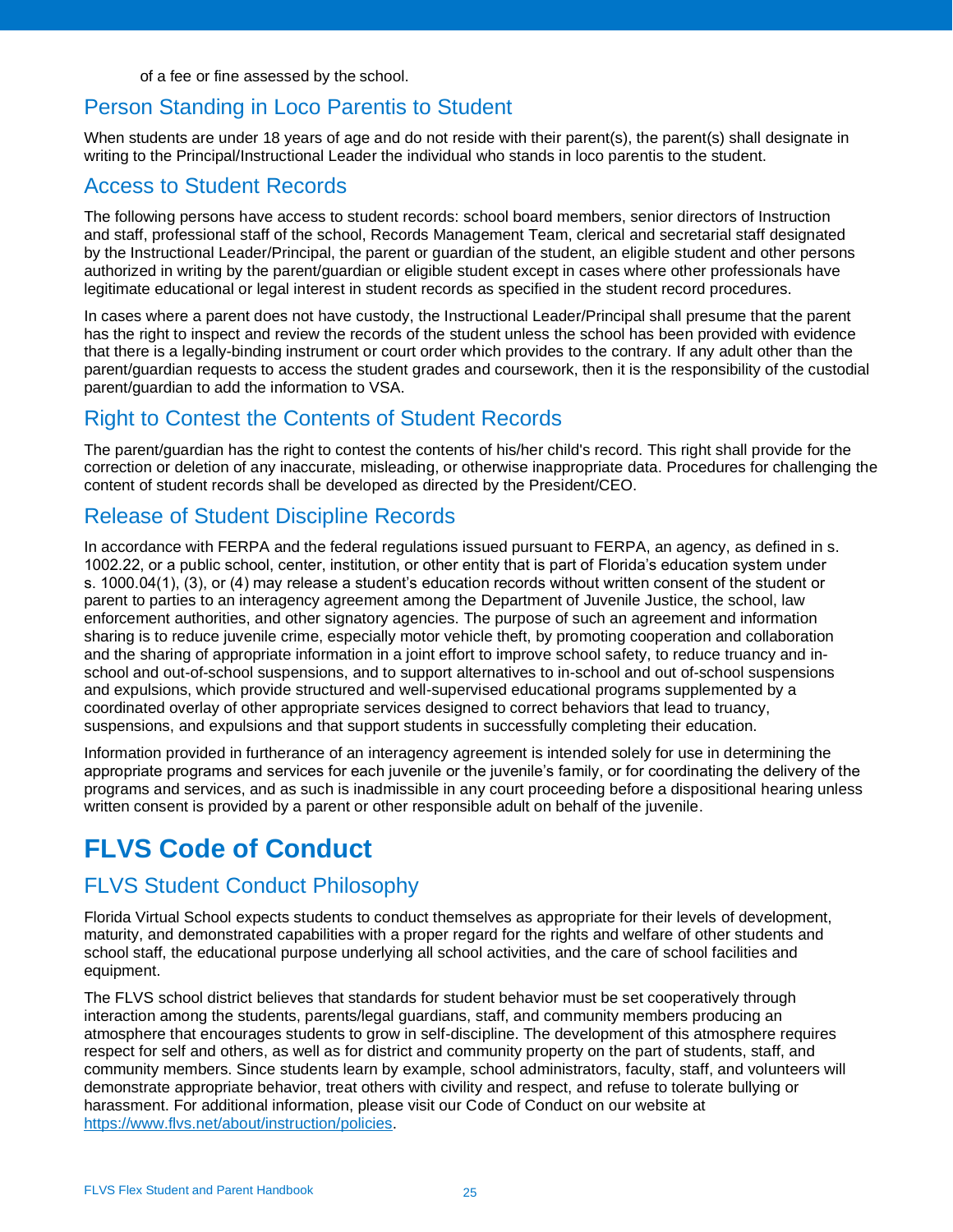## <span id="page-25-0"></span>FLVS Code of Conduct Overview

FLVS staff members seek to maintain orderly conduct among Kindergarten-12 students in all FLVS programs to create a safe and positive learning environment. Although most programs are delivered online, from time to time school-sponsored events are planned, therefore a comprehensive Code of Conduct was written to address the behavioral expectations for students in both virtual and face-to-face settings. The Code of Conduct operates in conjunction with the FLVS Student Handbook and provides information that both parents/guardians and students should read when entering an FLVS program and review annually.

Four levels of behavioral offenses and possible disciplinary responses are listed, followed by additional policies regarding student behavioral expectations. FLVS reserves the right to determine appropriate consequences to be imposed upon a student for any infraction of the Code of Conduct, including misconduct not specifically listed. FLVS reserves the right to amend the content in this handbook at any time throughout the school year, without notice. FLVS also will comply with discipline regulations for students with disabilities in conjunction with Section 504 of the Rehabilitation Act and the Individuals with Disabilities Education Act (IDEA). For additional information, please visit our Code of Conduct on our website at [https://www.flvs.net/about/instruction/policies.](https://www.flvs.net/about/instruction/policies)